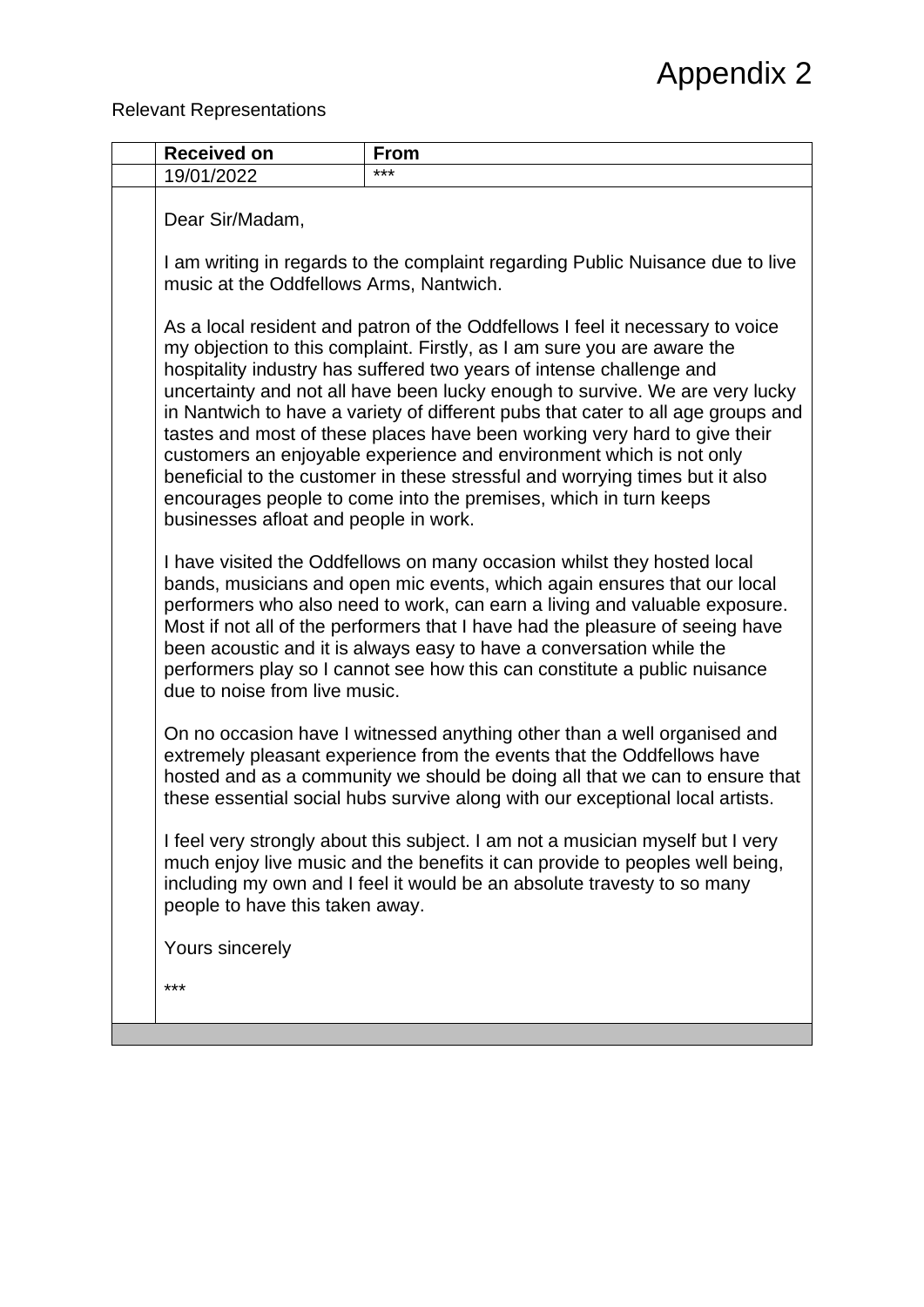| <b>Received on</b>                                                                                                                                                                                                                                                                                                                                                                                                   | From |
|----------------------------------------------------------------------------------------------------------------------------------------------------------------------------------------------------------------------------------------------------------------------------------------------------------------------------------------------------------------------------------------------------------------------|------|
| 19/01/2022                                                                                                                                                                                                                                                                                                                                                                                                           | ***  |
| Dear Sir/Madam,                                                                                                                                                                                                                                                                                                                                                                                                      |      |
| I understand that a complaint has been made regarding the live music being<br>played at the Oddfellows pub on Welsh Row in Nantwich. I reside at ***<br>Welsh Row, quite literally next door, in fact so close I can almost pour myself<br>a pint without leaving the house.                                                                                                                                         |      |
| I would like it to go on record that never once have I been disturbed by the<br>music either in volume or in the music being played. In fact, it is an absolute<br>pleasure to have a vibrant community pub bringing joy to the neighborhood. I<br>am appalled that anyone could possibly complain and I trust you will take the<br>sensible course of action and allow the pub to continue its live music offering. |      |
| Kind regards<br>***                                                                                                                                                                                                                                                                                                                                                                                                  |      |

| <b>Received on</b>                                                                                                                                                                                                                                                                                                                                                                                                                                                                           | <b>From</b>                                                                                                                                                                                                              |
|----------------------------------------------------------------------------------------------------------------------------------------------------------------------------------------------------------------------------------------------------------------------------------------------------------------------------------------------------------------------------------------------------------------------------------------------------------------------------------------------|--------------------------------------------------------------------------------------------------------------------------------------------------------------------------------------------------------------------------|
| 19/01/2022                                                                                                                                                                                                                                                                                                                                                                                                                                                                                   | ***                                                                                                                                                                                                                      |
| Dear Sir/Madam,                                                                                                                                                                                                                                                                                                                                                                                                                                                                              |                                                                                                                                                                                                                          |
| It has come to my attention that the licence to play live music at the above<br>premises is to be looked into. Apparently there are concerns about the level<br>of noise in the vicinity.                                                                                                                                                                                                                                                                                                    |                                                                                                                                                                                                                          |
| I do visit the premises particularly to see live artists and bands. In fact this is<br>the sole reason for visiting these days. I have to say that in my view the noise<br>level is minimal. In fact on walking towards the premises I have been<br>surprised once entering to see that the live act has already commenced. The<br>sound was not noticeable on the street, giving no clue that the music had<br>started. If any noise might be heard it was drowned out by passing vehicles. |                                                                                                                                                                                                                          |
|                                                                                                                                                                                                                                                                                                                                                                                                                                                                                              | Once inside the premises the sound level is relatively low. I do not wish to<br>damage my hearing by being in a place with excessive sound levels.                                                                       |
|                                                                                                                                                                                                                                                                                                                                                                                                                                                                                              | I am very surprised that local residents find the noise levels to be an issue<br>and I would be appalled if this objection was upheld to the detriment of this<br>well run and well supported community public premises. |
|                                                                                                                                                                                                                                                                                                                                                                                                                                                                                              | I trust my comments are of assistance in your considerations.                                                                                                                                                            |
| Yours sincerely<br>***                                                                                                                                                                                                                                                                                                                                                                                                                                                                       |                                                                                                                                                                                                                          |
|                                                                                                                                                                                                                                                                                                                                                                                                                                                                                              |                                                                                                                                                                                                                          |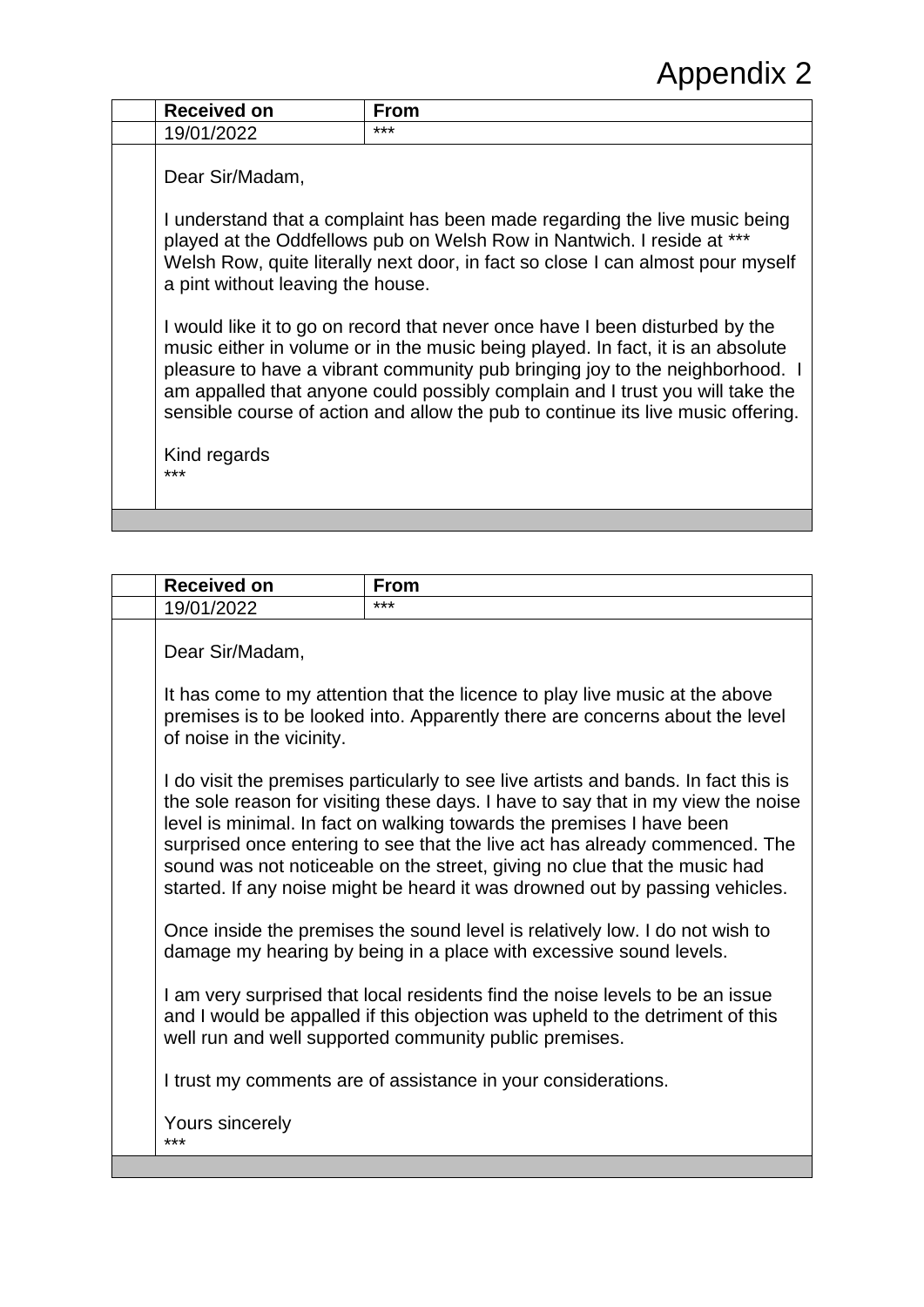| <b>Received on</b>                                                                                                                                                                                                                                                                           | <b>From</b> |
|----------------------------------------------------------------------------------------------------------------------------------------------------------------------------------------------------------------------------------------------------------------------------------------------|-------------|
| 19/01/2022                                                                                                                                                                                                                                                                                   | ***         |
| Hello,                                                                                                                                                                                                                                                                                       |             |
| I have heard that there have been complaints about live music at The<br>Oddfellows Arms, Nantwich.                                                                                                                                                                                           |             |
| I would like to register my support for live music at this venue. The<br>Oddfellows is one of the few places where Nantwich people can both enjoy<br>and perform music. The open mic night is particularly valuable to our young<br>people wanting to make a career out of performance arts. |             |
| Whenever I have been at a music event, the volume has not been excessive.<br>It is still possible to have a conversation and to order a drink. The music<br>always finishes at a reasonable time before the bar closes.                                                                      |             |
| The Oddfellows has a long history of live music and has been there for<br>hundreds of years - far longer than any current resident who chose a home<br>next to the pub.                                                                                                                      |             |
| I urge you to see sense in this matter                                                                                                                                                                                                                                                       |             |
| ***                                                                                                                                                                                                                                                                                          |             |
|                                                                                                                                                                                                                                                                                              |             |

| <b>Received on</b>                       | <b>From</b>                                                                                                                                                                                                                                                                                                                                                                                                                                                                                                                                                 |
|------------------------------------------|-------------------------------------------------------------------------------------------------------------------------------------------------------------------------------------------------------------------------------------------------------------------------------------------------------------------------------------------------------------------------------------------------------------------------------------------------------------------------------------------------------------------------------------------------------------|
| 19/01/2022                               | ***                                                                                                                                                                                                                                                                                                                                                                                                                                                                                                                                                         |
| live music.                              | I feel compelled to write with regard to the Oddfellows Arms complaints about                                                                                                                                                                                                                                                                                                                                                                                                                                                                               |
| 60s and older (also some younger).       | Yesterday evening was yet another wonderful evening of quality live music<br>and great company which has now become part of the Oddfellows charm.<br>Since Jordan Oldfield has been in residence, he has introduced so many<br>talented artists resulting in a large community of people mostly in their 50s,                                                                                                                                                                                                                                               |
| whilst the musicians were playing.       | Most notably from the start, the beautiful music was almost a background<br>noise, as we were all able to chat and meet new people easily without<br>shouting or raising voices even slightly. Just a really fabulous atmosphere<br>was created. I remember specifically boxing day, the first time I'd really spent<br>a full evening in there with the music. This is still the same today. I met<br>somebody last night who I shared lots of fond stories with regarding the<br>musicians. I even played him something on my phone, and he could hear it |
| a good level to allow easy conversation. | During the summer, occasionally there's an afternoon band playing, again at                                                                                                                                                                                                                                                                                                                                                                                                                                                                                 |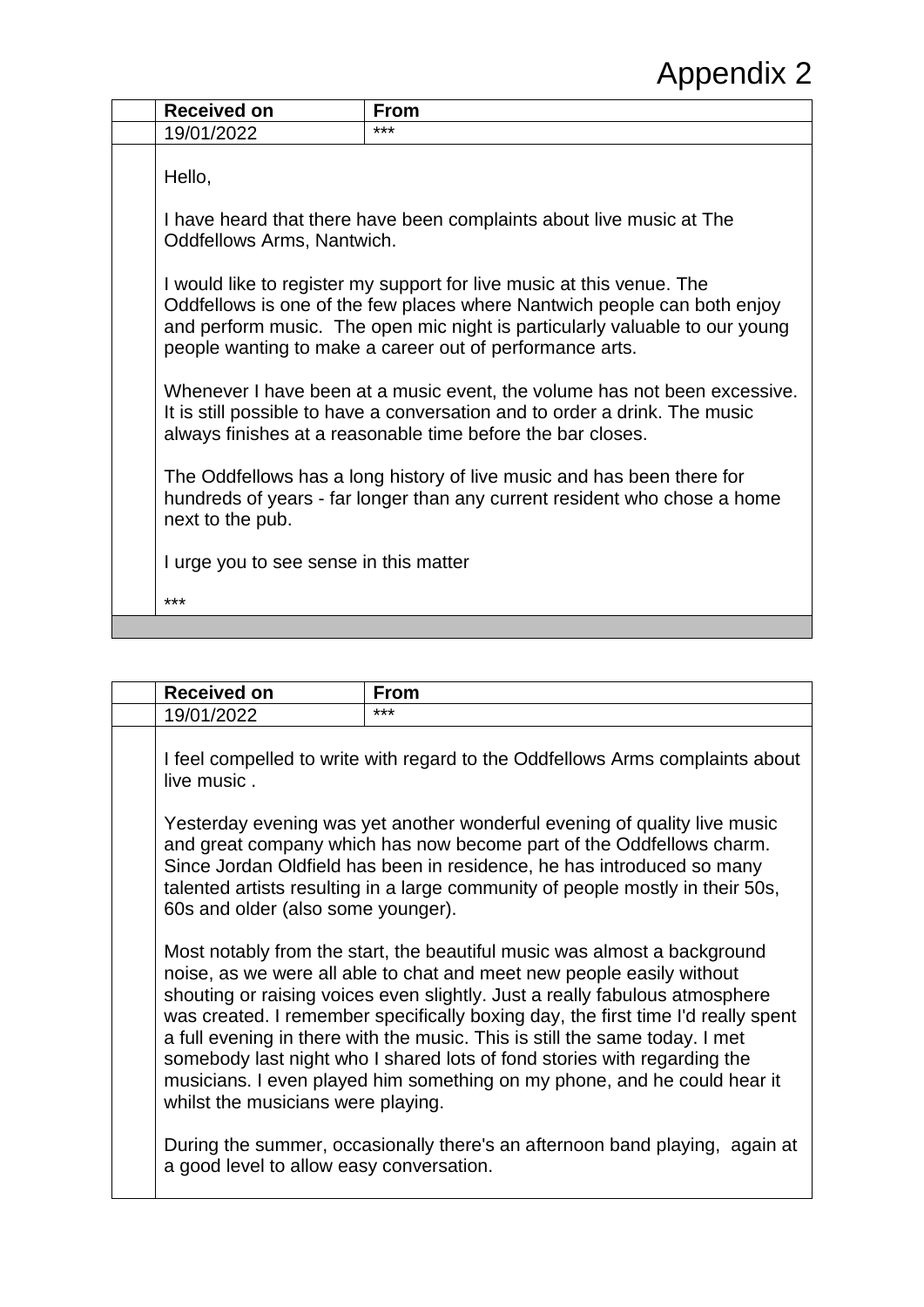I've been aware of the complaints from neighbours, and always been bewildered and saddened by this. If you move next to a pub, you surely must expect some noise, but it's one of the quietest places in town for music and the clientele. It cannot be heard from outside unless you're immediately next to the front window.

So many pubs in Nantwich are much too noisy for me. I don't want ringing in my ears when I get home, I want to feel as a single woman I can go out on my own and feel safe and happy and that I can have pleasant company and a feel good evening in a pub with a mature approach to entertainment.

This pub has become the heart and soul of the community for those of us who enjoy quality live music, pleasant and gentle sociable evenings or afternoons, and a place where we feel we belong.

I can only assume that complaining about a pub with one of the most thoughtful, respectful and adult levels of noise is a personal vendetta. It would be unjust and a travesty to uphold these ridiculous complaints.

Regards \*\*\*

| <b>Received on</b>                                                                                                                                                                                                                                                                                                                                                                                        | From                                                                                                                                                                                                                            |
|-----------------------------------------------------------------------------------------------------------------------------------------------------------------------------------------------------------------------------------------------------------------------------------------------------------------------------------------------------------------------------------------------------------|---------------------------------------------------------------------------------------------------------------------------------------------------------------------------------------------------------------------------------|
| 19/01/2022                                                                                                                                                                                                                                                                                                                                                                                                | ***                                                                                                                                                                                                                             |
| To whom it may concern                                                                                                                                                                                                                                                                                                                                                                                    |                                                                                                                                                                                                                                 |
| I am shocked and appalled that yet again vindictive neighbours are making<br>life difficult for the Oddfellows Arms of Welsh Row, Nantwich.                                                                                                                                                                                                                                                               |                                                                                                                                                                                                                                 |
| I live just a couple of streets away from this pub and have never once heard<br>any disturbance from live or recorded music, either inside my home or<br>walking along Welsh Row. For comparison, live events at nearby Dorfold<br>Hall, a couple of miles away, frequently have music so loud it can be heard<br>above the volume of my television, even with all doors, windows and curtains<br>closed. |                                                                                                                                                                                                                                 |
| that the volume could afford to be turned up.                                                                                                                                                                                                                                                                                                                                                             | Over the last few years I have attended a few live music evenings at<br>Oddfellows, in my opinion none having excessive volume. In fact attending<br>one event with a friend who is a professional sound engineer, he commented |
| entertainment.                                                                                                                                                                                                                                                                                                                                                                                            | Oddfellows is a clean, friendly, vibrant and SAFE hub of the local community,<br>at the far end of town with little else in the way of either business or                                                                       |
|                                                                                                                                                                                                                                                                                                                                                                                                           | Please take these thoughts into consideration, as well as the verbal attacks<br>made towards the staff and landlord by the complainants.                                                                                        |
| Kind Regards,<br>***                                                                                                                                                                                                                                                                                                                                                                                      |                                                                                                                                                                                                                                 |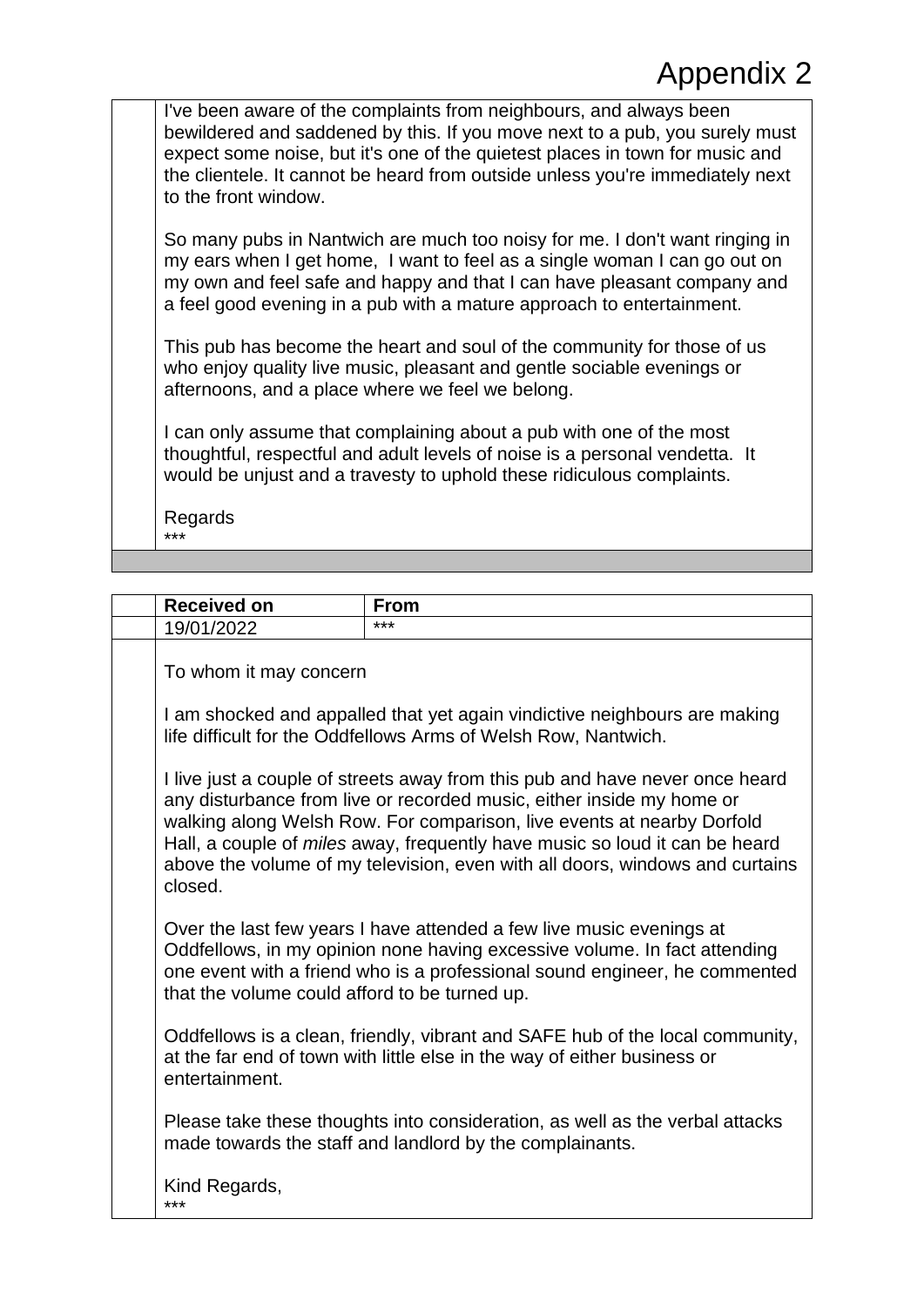| <b>Received on</b> |                                                                                                                                                                                                                                                                                                                                                                                                                                                                                                                                   | <b>From</b>                                                                                                                                                                                                                          |
|--------------------|-----------------------------------------------------------------------------------------------------------------------------------------------------------------------------------------------------------------------------------------------------------------------------------------------------------------------------------------------------------------------------------------------------------------------------------------------------------------------------------------------------------------------------------|--------------------------------------------------------------------------------------------------------------------------------------------------------------------------------------------------------------------------------------|
| 19/01/2022         |                                                                                                                                                                                                                                                                                                                                                                                                                                                                                                                                   | ***                                                                                                                                                                                                                                  |
|                    | I'm emailing in support of the above pub, which I believe has had a complaint<br>issued against it.                                                                                                                                                                                                                                                                                                                                                                                                                               |                                                                                                                                                                                                                                      |
|                    | As a regular in the pub since before covid, I have never been aware of after<br>hours drinking; when ever i have been there music is of a sensible volume<br>and always finishes promptly; and the bar closes and patrons are asked to<br>leave in good time. I have never been aware of underage drinking taking<br>place. The landlord has been very strict in ensuring covid restrictions are<br>adhered to.                                                                                                                   |                                                                                                                                                                                                                                      |
|                    | The Oddfellows supports many local musicians, who have really struggled<br>during lockdown. Furthermore it provides a unique environment in which<br>young and old mix in a warm and civilised fashion. I am a teacher at Brine<br>Leas school, and on a number of occasions over the years I have been<br>delighted and proud to see former pupils perform at the weekly Open Mic<br>night. It's lovely to see young people in their late teens/early twenties perform<br>alongside seasoned musicians in their 40s, 50s or 60s! |                                                                                                                                                                                                                                      |
|                    |                                                                                                                                                                                                                                                                                                                                                                                                                                                                                                                                   | The complaints seem to be from people who really just object to living near to<br>a successful pub. Given that the pub has been there for centuries, I would<br>suggest perhaps the fault is theirs in buying a property near to it. |
| ***                | Warm regards,                                                                                                                                                                                                                                                                                                                                                                                                                                                                                                                     |                                                                                                                                                                                                                                      |
|                    |                                                                                                                                                                                                                                                                                                                                                                                                                                                                                                                                   |                                                                                                                                                                                                                                      |

| <b>Received on</b>                                                                                                                                                                                                                                   | <b>From</b>                                                                                                                                                                                                                                                                                                                                                                                                                                                                                                                                                                                                                                                                                                       |
|------------------------------------------------------------------------------------------------------------------------------------------------------------------------------------------------------------------------------------------------------|-------------------------------------------------------------------------------------------------------------------------------------------------------------------------------------------------------------------------------------------------------------------------------------------------------------------------------------------------------------------------------------------------------------------------------------------------------------------------------------------------------------------------------------------------------------------------------------------------------------------------------------------------------------------------------------------------------------------|
| 19/01/2022                                                                                                                                                                                                                                           | ***                                                                                                                                                                                                                                                                                                                                                                                                                                                                                                                                                                                                                                                                                                               |
| Dear Cheshire East Borough Council                                                                                                                                                                                                                   |                                                                                                                                                                                                                                                                                                                                                                                                                                                                                                                                                                                                                                                                                                                   |
| Regarding the recent application for review of the premises licence/club<br>certificate 10th Jan 2022, I would like to make a representation supporting<br>the continuation and renewal of the Oddfellows Arms premises licence/club<br>certificate. |                                                                                                                                                                                                                                                                                                                                                                                                                                                                                                                                                                                                                                                                                                                   |
|                                                                                                                                                                                                                                                      | My wife, child and I regularly visit the premises and have thoroughly enjoyed<br>many days and evenings in it's beer garden, particularly throughout the<br>summer when local pop-up restaurants visit and when live bands perform<br>there. Particularly so during the covid-19 pandemic when we have all had to<br>make sacrifices, non more so than those involved in the hospitality industry<br>who need our support now more than ever. The Oddfellows Arms is a very<br>important meeting place for those who live nearby, the staff are always<br>friendly and courteous and I have never known, heard of, or witnessed any<br>antisocial behaviour in or around their premises whatsoever. I was shocked |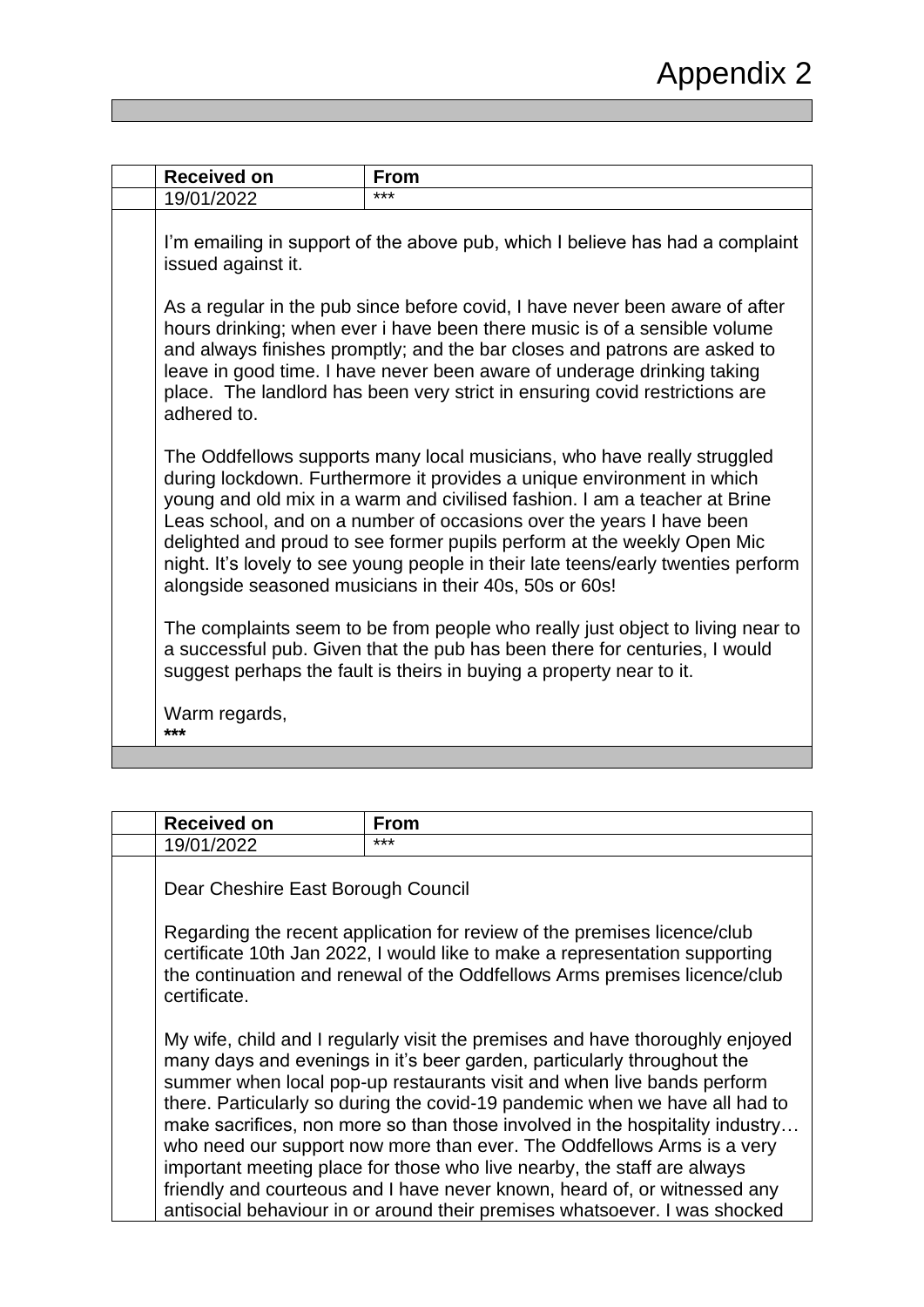and saddened to hear that someone had made a complaint. I have to assume they do not understand the importance of this pub to its patrons and the wider community. It is a family friendly and safe environment and I would recommend to the complainants that they visit it so that they can enjoy it too. Of course any pub that has a beer garden and live music makes some noise and there will always be a few people who dislike this, but I do not accept that the music and cheer from the Oddfellows Arms bands and patrons is antisocial. It is the opposite of this, a fine social environment that has helped us through these particularly difficult times.

I hope you take into consideration the points I have put forward. To lose the Oddfellows Arms would be terrible and it would have a devastating affect on the local community.

Yours sincerely \*\*\*

| <b>Received on</b>                                                                                                                                                                                                                                                                                                                                                                                                                                                                                                                                                                                                                                                                                                                                                                                                                                                                                                                                                                                                                                                                                                                  | <b>From</b>                                                                                                                                                                                                                                                                                                                                                                                                                                                                          |
|-------------------------------------------------------------------------------------------------------------------------------------------------------------------------------------------------------------------------------------------------------------------------------------------------------------------------------------------------------------------------------------------------------------------------------------------------------------------------------------------------------------------------------------------------------------------------------------------------------------------------------------------------------------------------------------------------------------------------------------------------------------------------------------------------------------------------------------------------------------------------------------------------------------------------------------------------------------------------------------------------------------------------------------------------------------------------------------------------------------------------------------|--------------------------------------------------------------------------------------------------------------------------------------------------------------------------------------------------------------------------------------------------------------------------------------------------------------------------------------------------------------------------------------------------------------------------------------------------------------------------------------|
| 20/01/20222                                                                                                                                                                                                                                                                                                                                                                                                                                                                                                                                                                                                                                                                                                                                                                                                                                                                                                                                                                                                                                                                                                                         | ***                                                                                                                                                                                                                                                                                                                                                                                                                                                                                  |
| Dear Sir/Madam,                                                                                                                                                                                                                                                                                                                                                                                                                                                                                                                                                                                                                                                                                                                                                                                                                                                                                                                                                                                                                                                                                                                     | I am writing with regard to the fact that you are reviewing the license of the<br>Oddfellows pub on Welsh Row in Nantwich. My husband and I, alongside                                                                                                                                                                                                                                                                                                                               |
| many friends and family are regulars at the Oddfellows pub, which is the<br>nicest and best run pub in Nantwich. I have been going to this pub for the last<br>40 years and can honestly say that has never been as well run as it is now.<br>The pub is very community spirited and lots of people take family along. The<br>pub has massively suffered due to the pandemic restrictions and yet Jordan<br>Oldfield has kept it running very safely and complying with rules and<br>regulations. The pub does have music played on occasion and the music is<br>not loud and the pub does not get overcrowded and the people who are<br>regulars are well behaved and polite people who are not rowdy and so I feel<br>these complaints by neighbours are unfounded. Even in the summer, when<br>the pub occasionally has a singer in the beer garden, they are singing<br>melodies, not loud and Jordan the landlord insists they stop early to prevent<br>upsetting the neighbours. We went one Sunday afternoon and everyone was<br>complaining that the singer had to stop at 7 o'clock as everyone was enjoying<br>listening. |                                                                                                                                                                                                                                                                                                                                                                                                                                                                                      |
| is under threat.                                                                                                                                                                                                                                                                                                                                                                                                                                                                                                                                                                                                                                                                                                                                                                                                                                                                                                                                                                                                                                                                                                                    | I am completely shocked that down the road is Nakatcha's bar which is full of<br>young drunken people queuing outside littering the streets and being loud is<br>allowed to remain open when the noise levels are awful and the drug pushing<br>is rife. My daughter has been in there on a couple of occasions and had<br>several people trying to persuade her to take cocaine. And yet this lovely<br>friendly hub of the community which has a few musicians playing great music |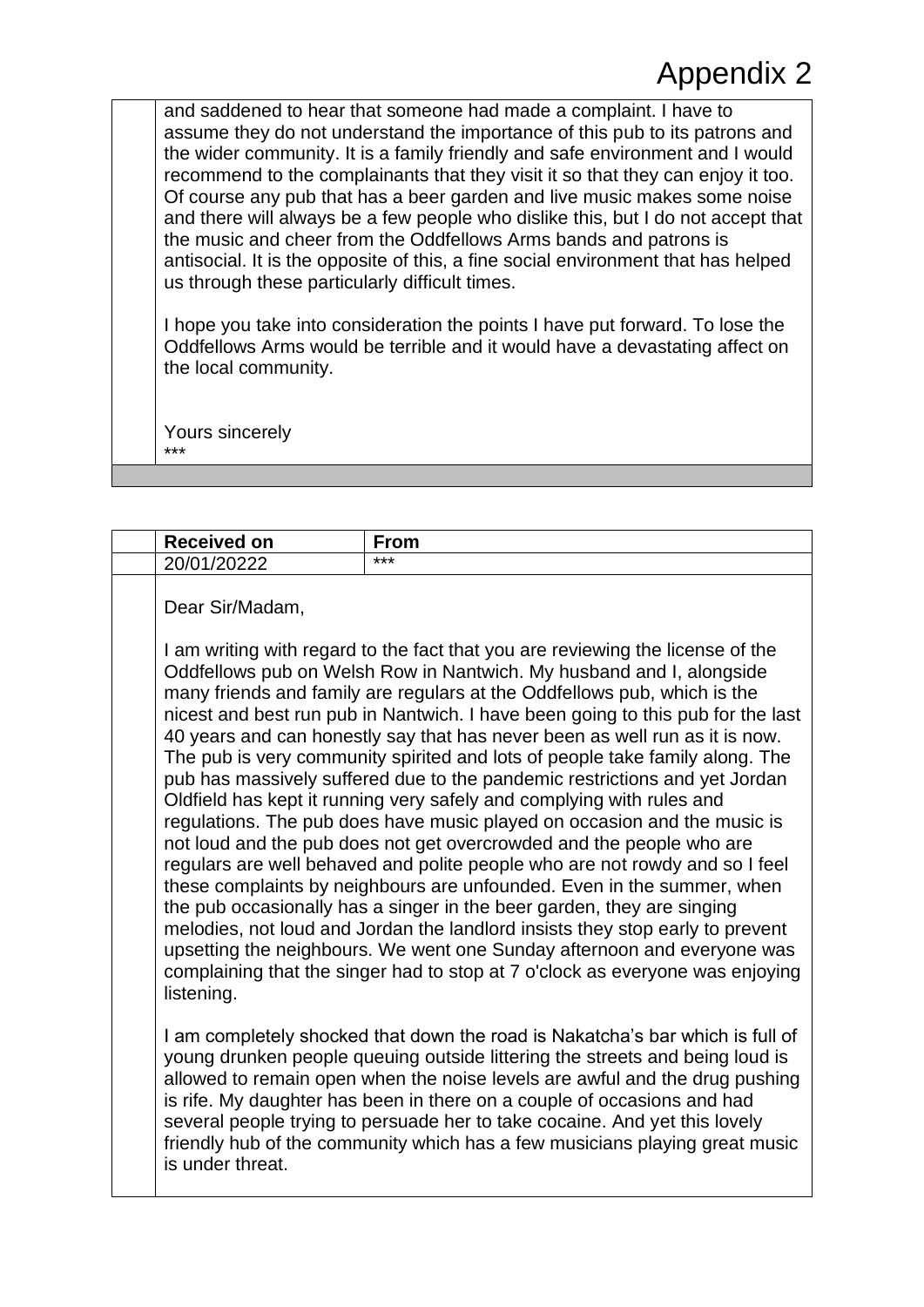I would also ask that you give some consideration that Jordan the landlord has had a recent bereavement and also under going cancer treatment and as someone who works for a cancer charity, I understand the impact this has and apart from the appalling treatment he has received from his neighbours despite this, he should be allowed to maintain his license.

As you can see from my email below, which having now re read myself, the issues are the same and I feel that the people who are complaining may well have some sort of vendetor against Jordan. I do not understand why anyone would live next to a pub which has been around long before they were and then not expect to have any noise whatsoever.

I shall be writing to my MP and also to Marstons brewery as I am appalled by these unfounded complaints.

Kind Regards \*\*\*

| <b>Received on</b>                                                                                                                                                                                                                                                                                                                                 | <b>From</b>                                                                                                                                                                                                                                    |
|----------------------------------------------------------------------------------------------------------------------------------------------------------------------------------------------------------------------------------------------------------------------------------------------------------------------------------------------------|------------------------------------------------------------------------------------------------------------------------------------------------------------------------------------------------------------------------------------------------|
| 20/01/2022                                                                                                                                                                                                                                                                                                                                         | ***                                                                                                                                                                                                                                            |
| Hello,                                                                                                                                                                                                                                                                                                                                             |                                                                                                                                                                                                                                                |
|                                                                                                                                                                                                                                                                                                                                                    | My name is ***, originally from Cork, Ireland and have made Nantwich my<br>home for the past 6 years. I run a business in the town too.                                                                                                        |
| This morning I have found out that 2 complaints made against this pub which<br>triggered a review of the license. I live near the pub too i might add.                                                                                                                                                                                             |                                                                                                                                                                                                                                                |
| This pub presently stands as one of the best pubs in the town (the other<br>being the Leopard on the far side of town). Since the current landlord has<br>been at the reigns, the pub has come on leaps and bounds, its an enjoyable<br>place to visit, with music playing in the bar and also, the quality of beer and<br>offerings has improved. |                                                                                                                                                                                                                                                |
|                                                                                                                                                                                                                                                                                                                                                    | It has been a great place to visit particularly with the pandemic having such<br>an impact on business & mental health and the business has made great<br>strides in supporting to community with the service they provide.                    |
|                                                                                                                                                                                                                                                                                                                                                    | Furthermore, bringing ideas to the pub it shows this man is trying to<br>continually strive to make the best pub in the town.                                                                                                                  |
|                                                                                                                                                                                                                                                                                                                                                    | Please go speak to the pub landlord and i hope you appreciate why I am<br>contacting you, please do not take this pub away from our town.                                                                                                      |
| locals in the this town.                                                                                                                                                                                                                                                                                                                           | I would hope you understand why I as a local in the town am emailing you in<br>relation to this. I know there are a very small minority, literally a small few that<br>moan about the pub, but to understand them is to understand some of the |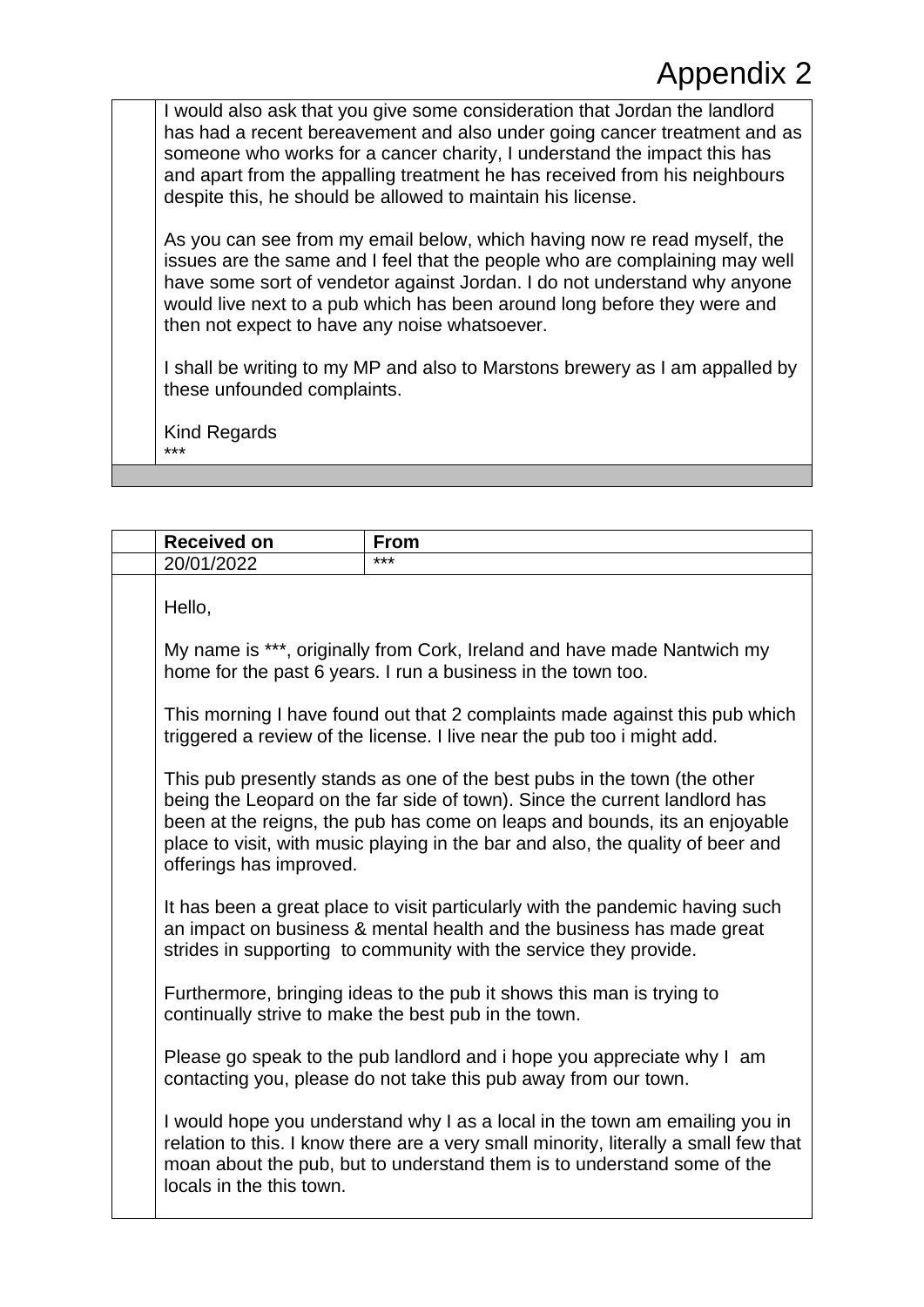I ask please do not continue with your review of license to the current landlord and reconsider, it is an important location presently in the town and has been a joy to visit and a place people enjoy going to, there is or has never been trouble in any of my visits there.

The pub previously was such a poor example of a pub until its current occupants have done what they have done. People of Nantwich like and enjoy this pub as it is in the town so again, I would ask you reconsider.

Thanks for your time and would appreciate a reply to my email as a local in the town of Nantwich and a regular of the Marstons pub 'The Oddfellows'.

\*\*\*

| <b>Received on</b>                                                                                                  | From                                                                                                                                                                                                                                                                                                                                                                                                                                                                       |
|---------------------------------------------------------------------------------------------------------------------|----------------------------------------------------------------------------------------------------------------------------------------------------------------------------------------------------------------------------------------------------------------------------------------------------------------------------------------------------------------------------------------------------------------------------------------------------------------------------|
| 20/01/2022                                                                                                          | ***                                                                                                                                                                                                                                                                                                                                                                                                                                                                        |
| I understand that CE is reviewing the license of the Oddfellows Arms in<br>Nantwich based on 'nuisance from music'. |                                                                                                                                                                                                                                                                                                                                                                                                                                                                            |
|                                                                                                                     | Persons purchasing properties near licensed premises must accept there will<br>be some noise and this is why such properties sell at a market discount to<br>comparable residences in quieter locations. To buy such a property and then<br>seek to reverse this discount via such a complaint is disingenuous at best.                                                                                                                                                    |
|                                                                                                                     | The UK is a world leader in music and entertainment - a multi billion $E$<br>industry built on a foundation of local venues. Nantwich itself has a music<br>festival which bring significant income to local traders (including a<br>complainant whom I understand benefits from this via a town centre cafe).                                                                                                                                                             |
| supermarket booze.                                                                                                  | I have attended the 'open mic' music night almost every Tuesday for six<br>months. The music is not so loud as to prevent conversation (surely an 'acid<br>test') and is finished at a reasonable time. Without this entertainment, the<br>pub would be empty or closed (like many mid week). We have lost so many<br>pubs in Nantwich already and risk losing another as - without such added<br>value events - pubs cannot justify the price of drinks relative to cheap |
|                                                                                                                     | Please support local businesses, performers, residents and the music<br>industry by maintaining the current licensing arrangements.                                                                                                                                                                                                                                                                                                                                        |
| years.                                                                                                              | I am a Born and bred resident of Nantwich who had used this pub for 40                                                                                                                                                                                                                                                                                                                                                                                                     |
|                                                                                                                     |                                                                                                                                                                                                                                                                                                                                                                                                                                                                            |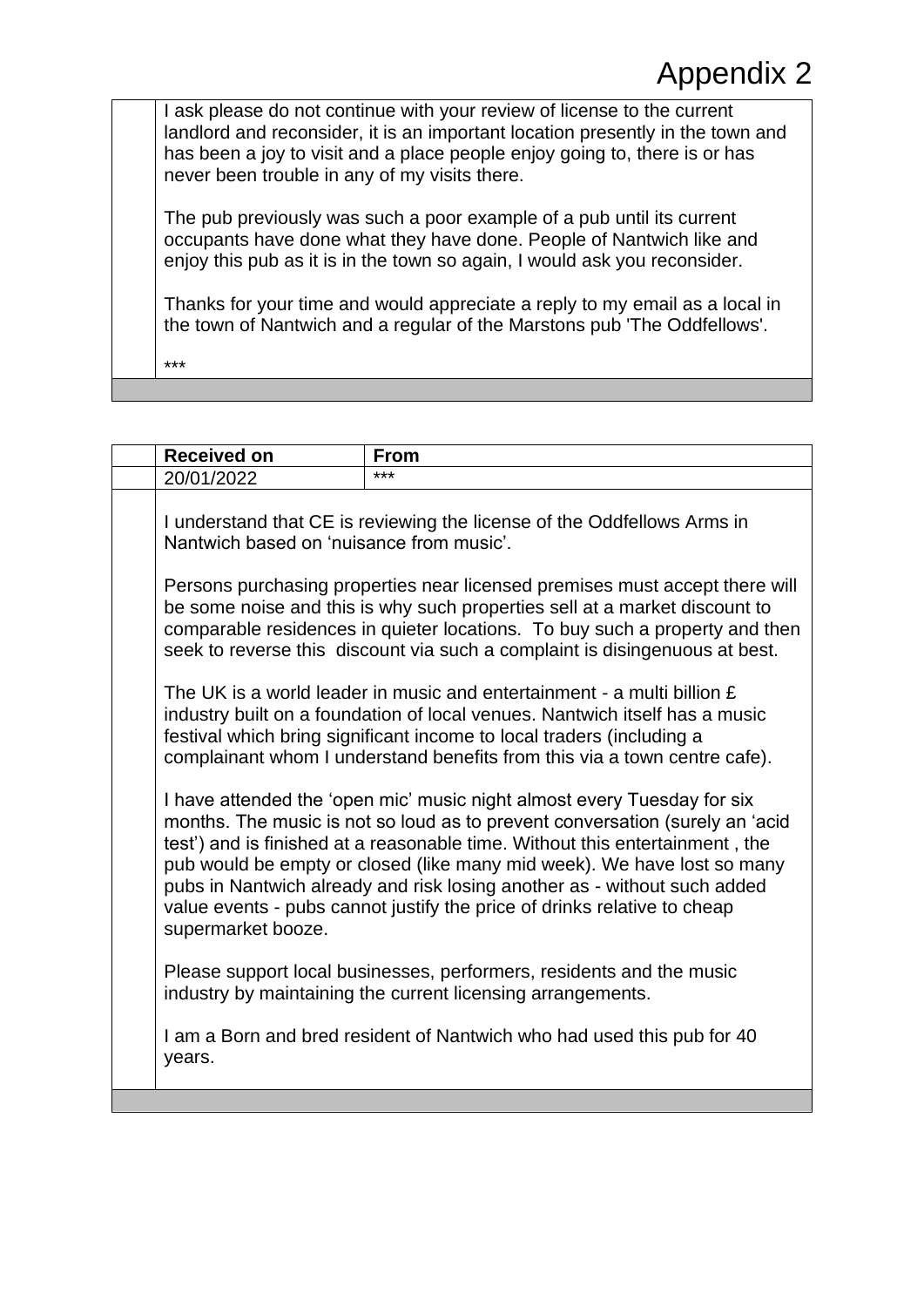| <b>Received on</b>                                                                                                                                                                                                                                                                                  | <b>From</b> |
|-----------------------------------------------------------------------------------------------------------------------------------------------------------------------------------------------------------------------------------------------------------------------------------------------------|-------------|
| 20/01/2022                                                                                                                                                                                                                                                                                          | ***         |
| I am writing in support of the Oddfellows Arms regarding the performance of<br>live music.                                                                                                                                                                                                          |             |
| While I am not a local resident, I am a regular visitor as I have a narrowboat<br>moored in Nantwich Basin.                                                                                                                                                                                         |             |
| When choosing when to visit the boat and spend money in local shops, pubs<br>and restaurants, one key factor is whether there is any live music at<br>Oddfellows. They attract many excellent musicians and also host a weekly<br>open mic night which is a great opportunity for newer performers. |             |
| Add in the good range of ale and the great atmosphere and the Oddfellows is<br>a venue which should be supported particularly when hospitality venues have<br>had such a terrible time lately.                                                                                                      |             |
| Yours sincerely<br>***                                                                                                                                                                                                                                                                              |             |
|                                                                                                                                                                                                                                                                                                     |             |

| <b>Received on</b>                                 | <b>From</b>                                                                                                                                                                                                                                                                                                        |
|----------------------------------------------------|--------------------------------------------------------------------------------------------------------------------------------------------------------------------------------------------------------------------------------------------------------------------------------------------------------------------|
| 21/01/2022                                         | ***                                                                                                                                                                                                                                                                                                                |
| Hello,<br>Oddfellows Arms, Nantwich.               | I have heard that there have been complaints about live music at The                                                                                                                                                                                                                                               |
|                                                    | I would like to register my support for live music at this venue. The<br>Oddfellows is one of the few places where Nantwich people can both enjoy<br>and perform music. The open mic night is particularly valuable to our young<br>people wanting to make a career out of performance arts.                       |
|                                                    | Whenever I have been at a music event, the volume has not been excessive.<br>It is still possible to have a conversation and to order a drink. The music<br>always finishes at a reasonable time before the bar closes.                                                                                            |
| next to the pub.                                   | The Oddfellows has a long history of live music and has been there for<br>hundreds of years - far longer than any current resident who chose a home                                                                                                                                                                |
| I urge you to see sense in this matter<br>hear it. | The oddfellows follow all rules and it's lovely to see such a community<br>coming together to have open mic nights and food nights. I urge you too look<br>in to this matter. The complaints are nothing but bogus. I live about 5 doors<br>down and have never once been disturbed by the the noise as we can not |
| Many thanks.<br>***                                |                                                                                                                                                                                                                                                                                                                    |
|                                                    |                                                                                                                                                                                                                                                                                                                    |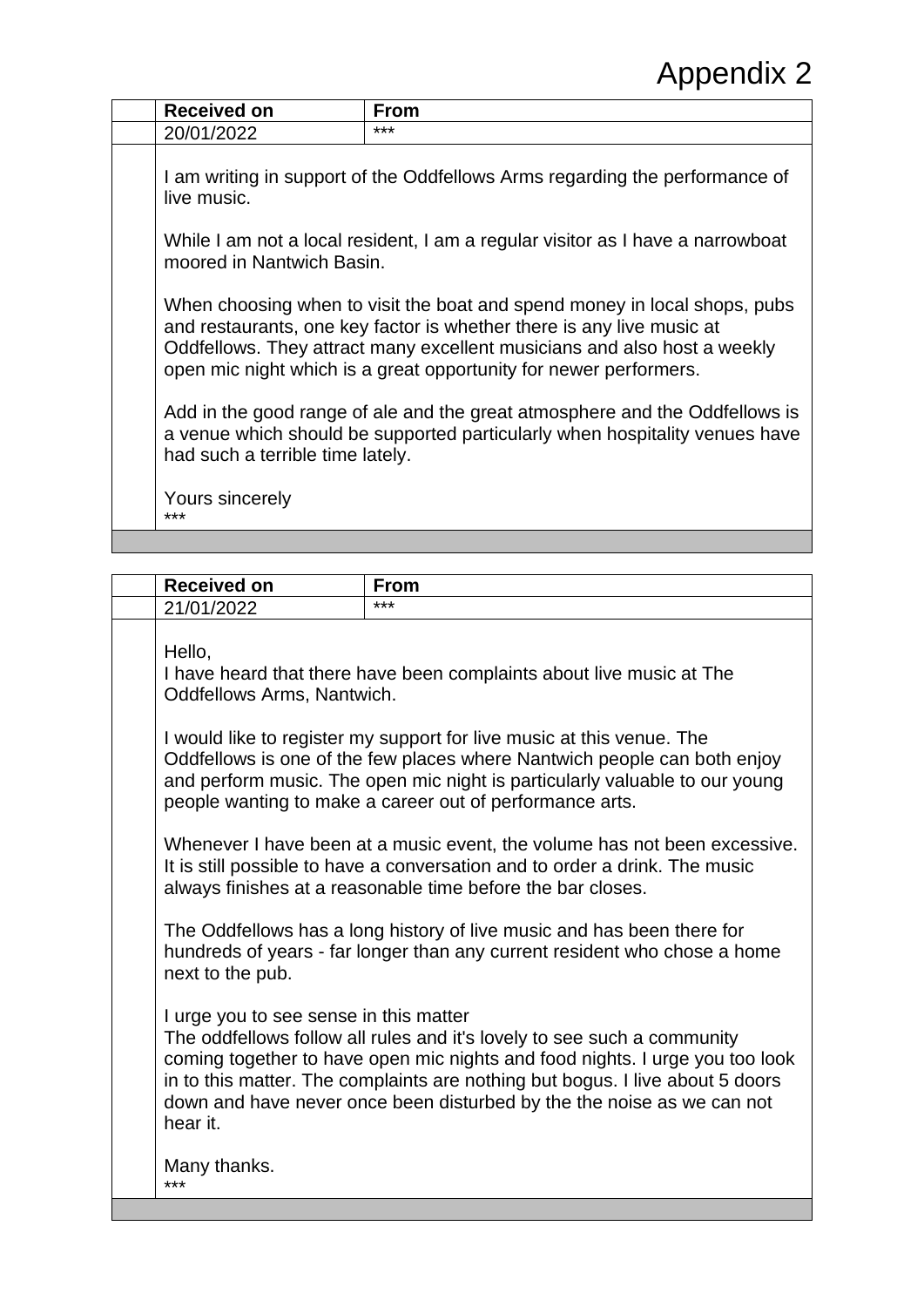| ***<br>20/01/2022<br>Good day to you and Licensing. I am sending this email from The United<br>States regarding Oddfellows Arms Nantwich.<br>About two years ago at the beginning of COVID, I was following some<br>musicians when I came across Oddfellows Arms Nantwich. I have been<br>following this business ever since.<br>My qualifications are a Master's in Business Administration, Digital Strategy<br>Management (DSM), and I work as a Business Process Consultant (BPC)<br>My interest in business does take me to many places and I always<br>seek business to watch and love a good business when I find one, Oddies is<br>just that.<br>What originally caught my eye was the music, but in following, I became a<br>part of the changes, I very much enjoyed the building upgrades and then the<br>addition of food (that food is fabulous), on Tuesdays, they often have an open<br>mic, which seems to spur some very serious talent, and the music is shared<br>around the world.<br>My friends in England chime in as well, and everyone is enjoying the music<br>and now wish to visit the pub when in that area. My family is a global family<br>all of which will visit and enjoy the pub when things open up.<br>As we know COVID has slowed everything and everyone, but this little pub<br>has brought a great deal of joy to many around the world. The owners and<br>patrons alike share in their enthusiasm and efforts to have a great meeting<br>place.<br>I do hope that you will reconsider and allow this business to thrive and<br>flourish and they have created not only an enhancement to their community (<br>they do promote the museum and local community interests) but a global<br>presence.<br>Best regards,<br>*** | <b>Received on</b> | <b>From</b> |
|--------------------------------------------------------------------------------------------------------------------------------------------------------------------------------------------------------------------------------------------------------------------------------------------------------------------------------------------------------------------------------------------------------------------------------------------------------------------------------------------------------------------------------------------------------------------------------------------------------------------------------------------------------------------------------------------------------------------------------------------------------------------------------------------------------------------------------------------------------------------------------------------------------------------------------------------------------------------------------------------------------------------------------------------------------------------------------------------------------------------------------------------------------------------------------------------------------------------------------------------------------------------------------------------------------------------------------------------------------------------------------------------------------------------------------------------------------------------------------------------------------------------------------------------------------------------------------------------------------------------------------------------------------------------------------------------------------------------------------------------------------------------|--------------------|-------------|
|                                                                                                                                                                                                                                                                                                                                                                                                                                                                                                                                                                                                                                                                                                                                                                                                                                                                                                                                                                                                                                                                                                                                                                                                                                                                                                                                                                                                                                                                                                                                                                                                                                                                                                                                                                    |                    |             |
|                                                                                                                                                                                                                                                                                                                                                                                                                                                                                                                                                                                                                                                                                                                                                                                                                                                                                                                                                                                                                                                                                                                                                                                                                                                                                                                                                                                                                                                                                                                                                                                                                                                                                                                                                                    |                    |             |
|                                                                                                                                                                                                                                                                                                                                                                                                                                                                                                                                                                                                                                                                                                                                                                                                                                                                                                                                                                                                                                                                                                                                                                                                                                                                                                                                                                                                                                                                                                                                                                                                                                                                                                                                                                    |                    |             |
|                                                                                                                                                                                                                                                                                                                                                                                                                                                                                                                                                                                                                                                                                                                                                                                                                                                                                                                                                                                                                                                                                                                                                                                                                                                                                                                                                                                                                                                                                                                                                                                                                                                                                                                                                                    |                    |             |
|                                                                                                                                                                                                                                                                                                                                                                                                                                                                                                                                                                                                                                                                                                                                                                                                                                                                                                                                                                                                                                                                                                                                                                                                                                                                                                                                                                                                                                                                                                                                                                                                                                                                                                                                                                    |                    |             |
|                                                                                                                                                                                                                                                                                                                                                                                                                                                                                                                                                                                                                                                                                                                                                                                                                                                                                                                                                                                                                                                                                                                                                                                                                                                                                                                                                                                                                                                                                                                                                                                                                                                                                                                                                                    |                    |             |
|                                                                                                                                                                                                                                                                                                                                                                                                                                                                                                                                                                                                                                                                                                                                                                                                                                                                                                                                                                                                                                                                                                                                                                                                                                                                                                                                                                                                                                                                                                                                                                                                                                                                                                                                                                    |                    |             |
|                                                                                                                                                                                                                                                                                                                                                                                                                                                                                                                                                                                                                                                                                                                                                                                                                                                                                                                                                                                                                                                                                                                                                                                                                                                                                                                                                                                                                                                                                                                                                                                                                                                                                                                                                                    |                    |             |
|                                                                                                                                                                                                                                                                                                                                                                                                                                                                                                                                                                                                                                                                                                                                                                                                                                                                                                                                                                                                                                                                                                                                                                                                                                                                                                                                                                                                                                                                                                                                                                                                                                                                                                                                                                    |                    |             |
|                                                                                                                                                                                                                                                                                                                                                                                                                                                                                                                                                                                                                                                                                                                                                                                                                                                                                                                                                                                                                                                                                                                                                                                                                                                                                                                                                                                                                                                                                                                                                                                                                                                                                                                                                                    |                    |             |
| <b>Received on</b><br><b>From</b>                                                                                                                                                                                                                                                                                                                                                                                                                                                                                                                                                                                                                                                                                                                                                                                                                                                                                                                                                                                                                                                                                                                                                                                                                                                                                                                                                                                                                                                                                                                                                                                                                                                                                                                                  |                    |             |

| Received on                             | From                                                                                                                                                                                                                                                                                                                        |
|-----------------------------------------|-----------------------------------------------------------------------------------------------------------------------------------------------------------------------------------------------------------------------------------------------------------------------------------------------------------------------------|
| 20/01/2022                              | ***                                                                                                                                                                                                                                                                                                                         |
| Oddfellows arms in Nantwich.            | I am emailing regarding the apparent licensing complaints towards the                                                                                                                                                                                                                                                       |
| cannot be heard outside the front door. | I have been living in the local area for over 7 years and have visited many<br>times including open mic nights and at weekends before closing. All times I<br>have visited I have found that any noise or music played to be at low volumes<br>and at a level that people can still have a conversation inside, and that it |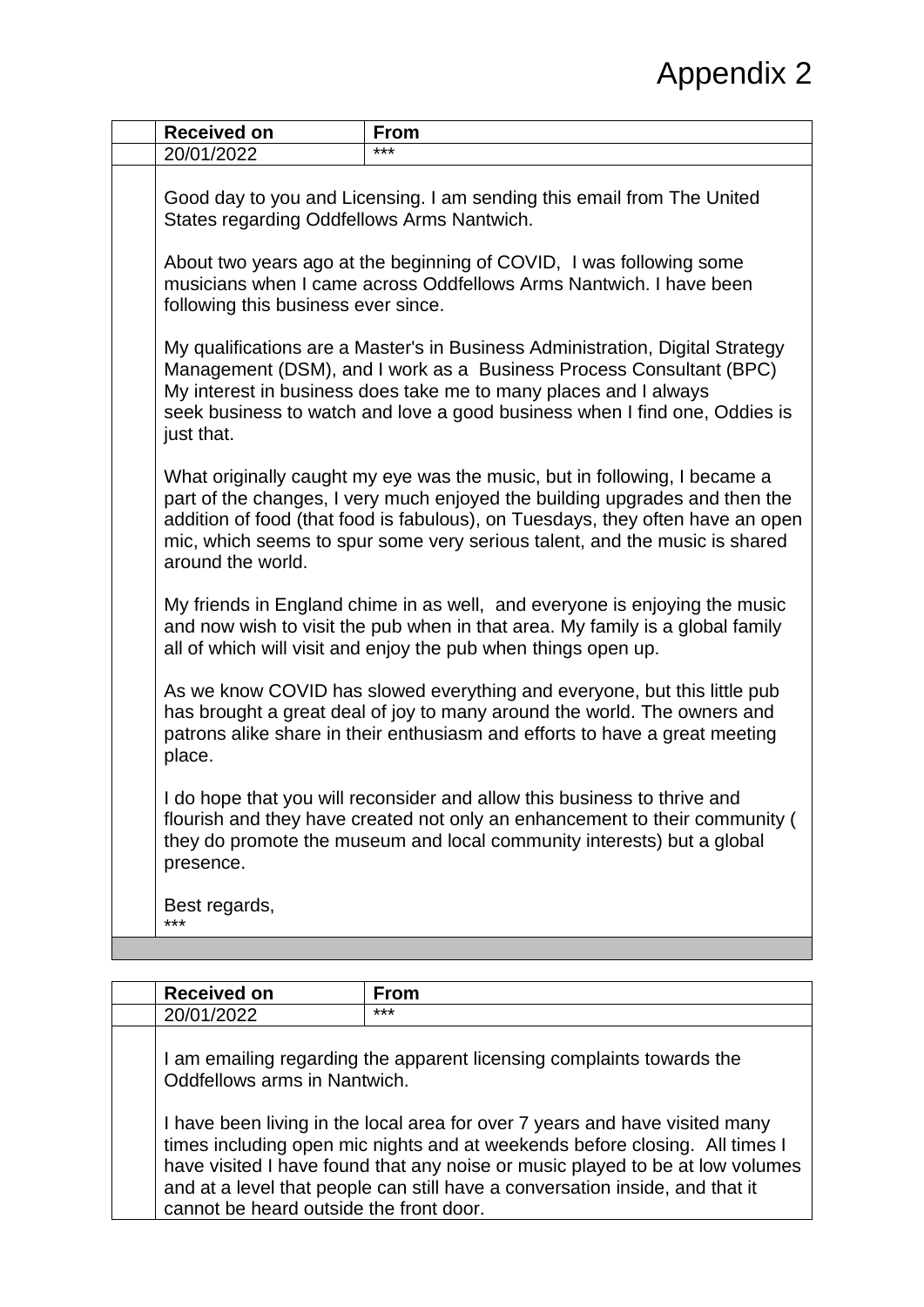Their hosting of pop up food in the garden was always managed well and there was never any music played outside during these times.

Living nearby I always found that Jordan had made a huge effort to incorporate the local community into any events. The staff were always friendly and it made for a great varied atmosphere that felt safe and respectful to all that visited.

I am hugely disappointed that license is dispute at a time when pubs such as this are only just recovering from 2 years of struggle.

Kind Regards \*\*\*

| <b>Received on</b>                                      | <b>From</b>                                                                                                                                                                                                                                                                                                       |
|---------------------------------------------------------|-------------------------------------------------------------------------------------------------------------------------------------------------------------------------------------------------------------------------------------------------------------------------------------------------------------------|
| 20/01/2022                                              | $***$                                                                                                                                                                                                                                                                                                             |
| Dear Sir                                                |                                                                                                                                                                                                                                                                                                                   |
| on Welsh Row Nantwich.                                  | I am not one for writing emails to support this that and the other, but even I<br>feel strong enough to take the time to support the landlord of the Oddfellows                                                                                                                                                   |
| and fighting his own Cancer battle.                     | The Oddfellows has been a pub for a few hundred years, and one I have<br>frequented on and off over the last 35 years, the current Landlord Jordan<br>Oldfield has put his heart and soul into running the business despite Covid<br>He turned the pub around which unfortunately took a turn for the worse after |
| Pete and Hazel left.                                    | The live music and food events have been a great success and it has been                                                                                                                                                                                                                                          |
| it followed all the rules and felt the safest to visit. | the only pub my wife and I have ventured into during the Covid pandemic as                                                                                                                                                                                                                                        |
| and stress on Jordan at this difficult time.            | I therefore think it is grossly unfair and despicable to inflict unnecessary worry                                                                                                                                                                                                                                |
| face.                                                   | I fail to understand how Cheshire East can side with rude and unreasonable<br>neighbours who move next door to a pub, and then complain about some<br>degree of noise? and don't even have the decency to speak with him face to                                                                                  |
| the train noise! you know what to expect.               | When I moved close to a railway line, I did not complain to British Rail about                                                                                                                                                                                                                                    |
|                                                         | Anyway, I hope the number of emails and support you receive for Jordan will<br>make you see sense, and realise he is the best chance of keeping a viable<br>business in this pub, which benefits the whole community.                                                                                             |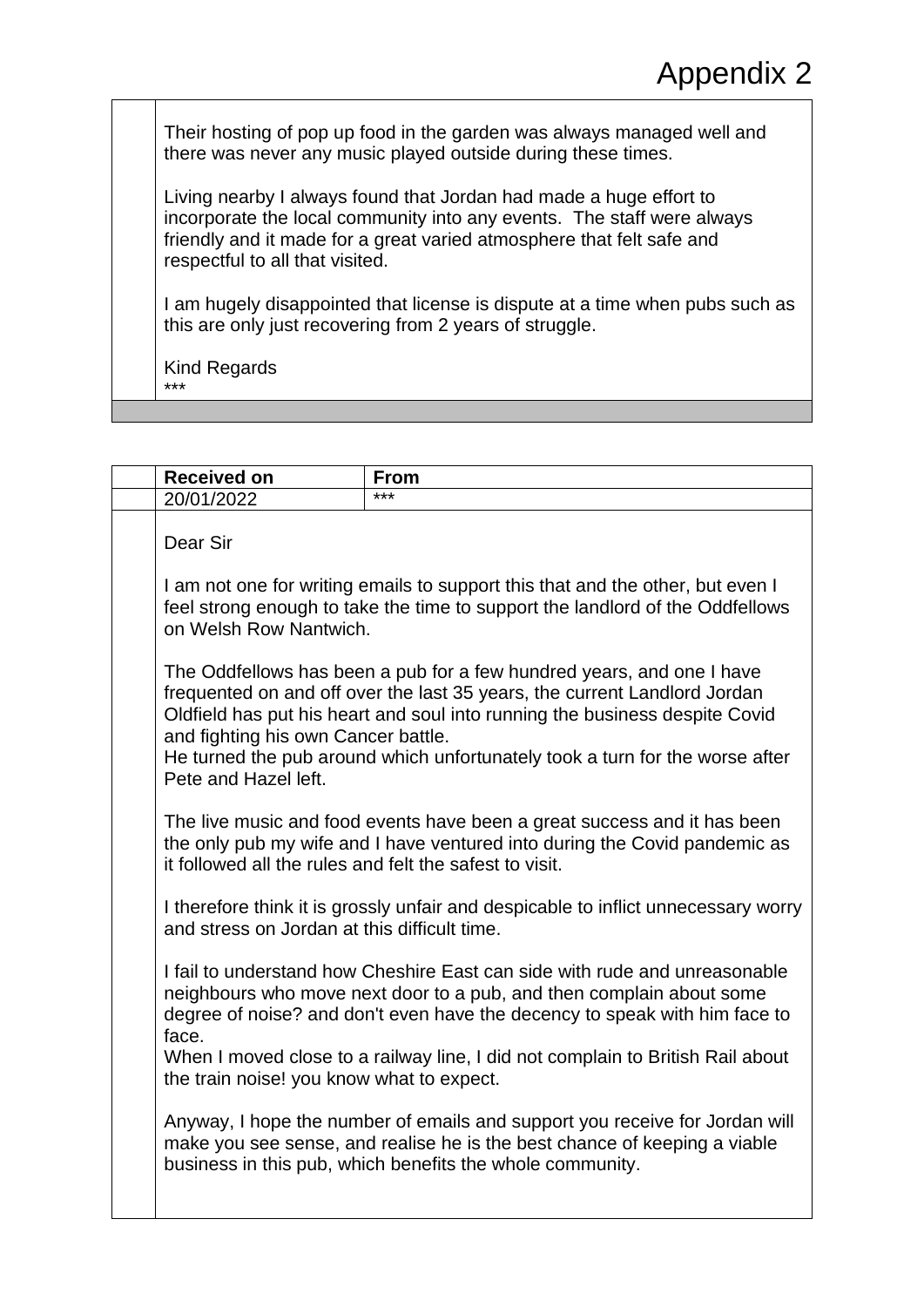Regards \*\*\*

| <b>Received on</b>                                          | <b>From</b>                                                                                                                                                                                                                                                                                                                                                                                                                                                                                                                                                  |
|-------------------------------------------------------------|--------------------------------------------------------------------------------------------------------------------------------------------------------------------------------------------------------------------------------------------------------------------------------------------------------------------------------------------------------------------------------------------------------------------------------------------------------------------------------------------------------------------------------------------------------------|
| 20/01/2022                                                  | ***                                                                                                                                                                                                                                                                                                                                                                                                                                                                                                                                                          |
| Dear sir/madam,<br>Nantwich based on 'nuisance from music'. | I understand that CE is reviewing the license of the Oddfellows Arms in<br>Persons purchasing properties near licensed premises must accept there will<br>be some noise and this is why such properties sell at a market discount to<br>comparable residences in quieter locations. To buy such a property and then<br>seek to reverse this discount via such a complaint is disingenuous at best.<br>The UK is a world leader in music and entertainment - a multi billion £<br>industry built on a foundation of local venues. Nantwich itself has a music |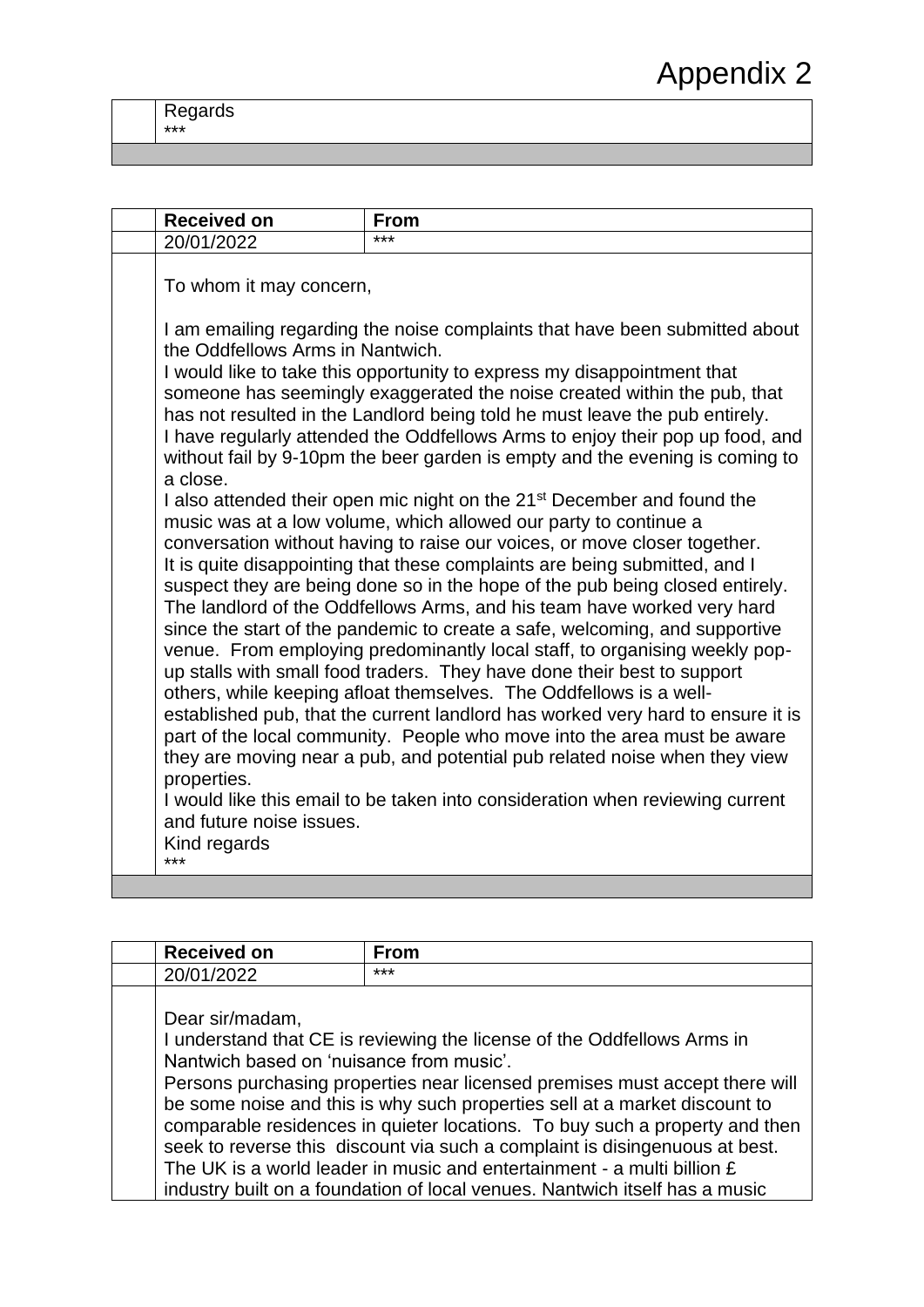festival which bring significant income to local traders (including a complainant whom I understand benefits from this via a town centre cafe). I have attended the 'open mic' music night almost every Tuesday for six months. The music is not so loud as to prevent conversation (surely an 'acid test') and is finished at a reasonable time. Without this entertainment , the pub would be empty or closed (like many mid week). We have lost so many pubs in Nantwich already and risk losing another as - without such added value events - pubs cannot justify the price of drinks relative to cheap supermarket booze. Please support local businesses, performers, residents and the music industry by maintaining the current licensing arrangements. I am a Born and bred resident of Nantwich who had used this pub for 40

years.

Yours sincerely, \*\*\*

| <b>Received on</b>                         | <b>From</b>                                                                                                                                                                                                                                                                                                                                                                                               |
|--------------------------------------------|-----------------------------------------------------------------------------------------------------------------------------------------------------------------------------------------------------------------------------------------------------------------------------------------------------------------------------------------------------------------------------------------------------------|
| 22/01/2022                                 | ***                                                                                                                                                                                                                                                                                                                                                                                                       |
| Dear Cheshire East,                        |                                                                                                                                                                                                                                                                                                                                                                                                           |
| and is an asset to Welsh Row and Nantwich. | I live 50 metres from The Oddfellowes at *** Welsh Row, and have an open<br>back garden that is in line with the pub garden. I also walk my dog past the<br>pub during the day and in the evening most days. I have never found that the<br>music or any events at the pub to be a problem, quite the opposite. It is<br>really nice to have such an iconic and historical building still being supported |
| on late into the night.                    | When music events are held the noise is not loud, it's nice to hear and to see<br>people enjoying and appreciating the local musicians. The music never goes                                                                                                                                                                                                                                              |
|                                            | The landlord and staff have always been very respectful and responsible,<br>they were extremely strict through the COVID period and have worked hard<br>to keep the old pub safe and friendly for all in very difficult circumstances.                                                                                                                                                                    |
| Regards<br>***                             |                                                                                                                                                                                                                                                                                                                                                                                                           |

| <b>Received on</b> | <b>From</b>                                                                                                                                                                                                                                                                                                                                                                                                    |
|--------------------|----------------------------------------------------------------------------------------------------------------------------------------------------------------------------------------------------------------------------------------------------------------------------------------------------------------------------------------------------------------------------------------------------------------|
| 22/01/2022         | ***                                                                                                                                                                                                                                                                                                                                                                                                            |
| years.<br>do       | I fully support a continuation of the license as has been in force for many<br>The premises provide a very valuable local social focal point and are run very<br>well indeed. Indeed more support should really be given at this time as there<br>was no chance for any of us mere mortals to have a drink in the garden with<br>friends and colleagues after work so it seems we have a bit of catching up to |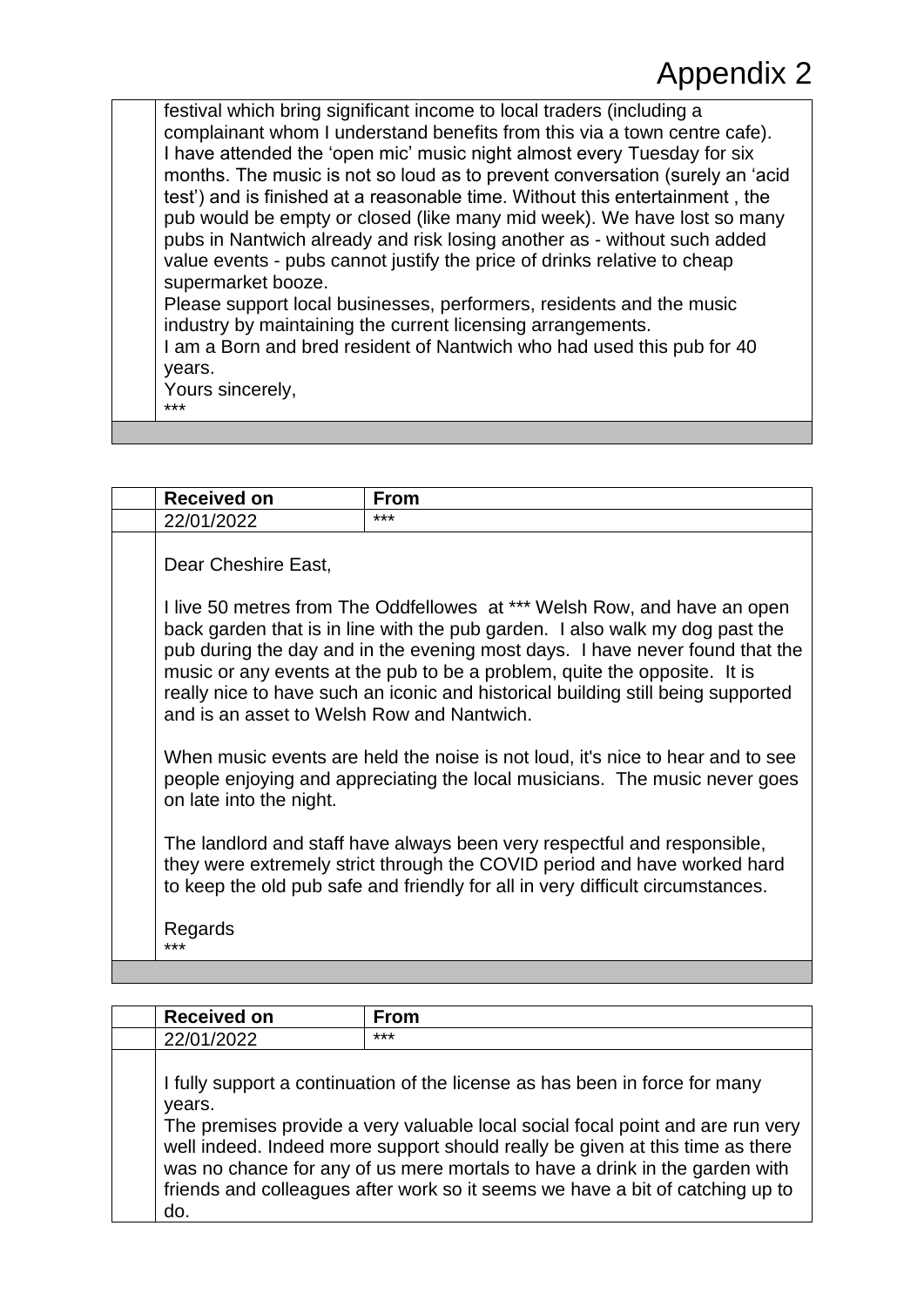| <b>Received on</b>                                                 | <b>From</b>                                                                                                                                                                                                                                                                                                                                                                                                                                                         |
|--------------------------------------------------------------------|---------------------------------------------------------------------------------------------------------------------------------------------------------------------------------------------------------------------------------------------------------------------------------------------------------------------------------------------------------------------------------------------------------------------------------------------------------------------|
| 22/01/2022                                                         | ***                                                                                                                                                                                                                                                                                                                                                                                                                                                                 |
| Dear sir/madam.                                                    |                                                                                                                                                                                                                                                                                                                                                                                                                                                                     |
|                                                                    | I am disappointed to hear that unfounded complaints have been levelled at<br>the Oddfellows Pub on Welsh Row, Nantwich, regarding allegations of a<br>public nuisance being caused through live music events held at the pub.                                                                                                                                                                                                                                       |
|                                                                    | I live in Devon but regularly visit my family in Crewe and on each return to the<br>north west I visit the Oddfellows having frequented the pub since 1976.                                                                                                                                                                                                                                                                                                         |
|                                                                    | I have known the current landlord, Jordan Oldfield, since he took on the pub<br>over three years ago. He is, in my respectful opinion, the best landlord that I<br>have known at the pub. He has, through sheer hard work and determination,<br>turned the pub into a true local and should be commended for his work.                                                                                                                                              |
|                                                                    | He has never exhibited anything to me other than the utmost consideration<br>for his customers, staff, and local residents. The pub, as you will know, is in a<br>built up area and surrounded by private dwellings. I am given to believe that<br>only two complaints have been made about the alleged public nuisance and<br>that neither of the complainants has ever sought to mediate or discuss their<br>concerns with Jordan before making their complaints. |
| the pub, the noise would not be excessive.                         | From my own previous employment history in the police service I am aware<br>that there is (or was) a permitted noise level that can be measured by your<br>Environment Department (Noise Pollution Officer?). Has this been<br>considered or carried out as I feel sure that, from my personal experience at                                                                                                                                                        |
| odds with what is alleged in the nuisance claim.                   | I am sure that your department monitor social media and if so have you seen<br>the weight of support for the pub on Face Book in light of the public nuisance<br>allegations? Many of those supportive comments, far more than the two<br>complainants, are reportedly from local residents whose views are wholly at                                                                                                                                               |
| managed, by Jordan and his staff, environment.<br>against the pub. | The Oddfellows provides an excellent public service in a safe and well<br>I sincerely hope that common sense will prevail and your review of the<br>(music) certification held by the pub is concluded with no case to answer                                                                                                                                                                                                                                       |
| Regards.<br>***                                                    |                                                                                                                                                                                                                                                                                                                                                                                                                                                                     |
|                                                                    |                                                                                                                                                                                                                                                                                                                                                                                                                                                                     |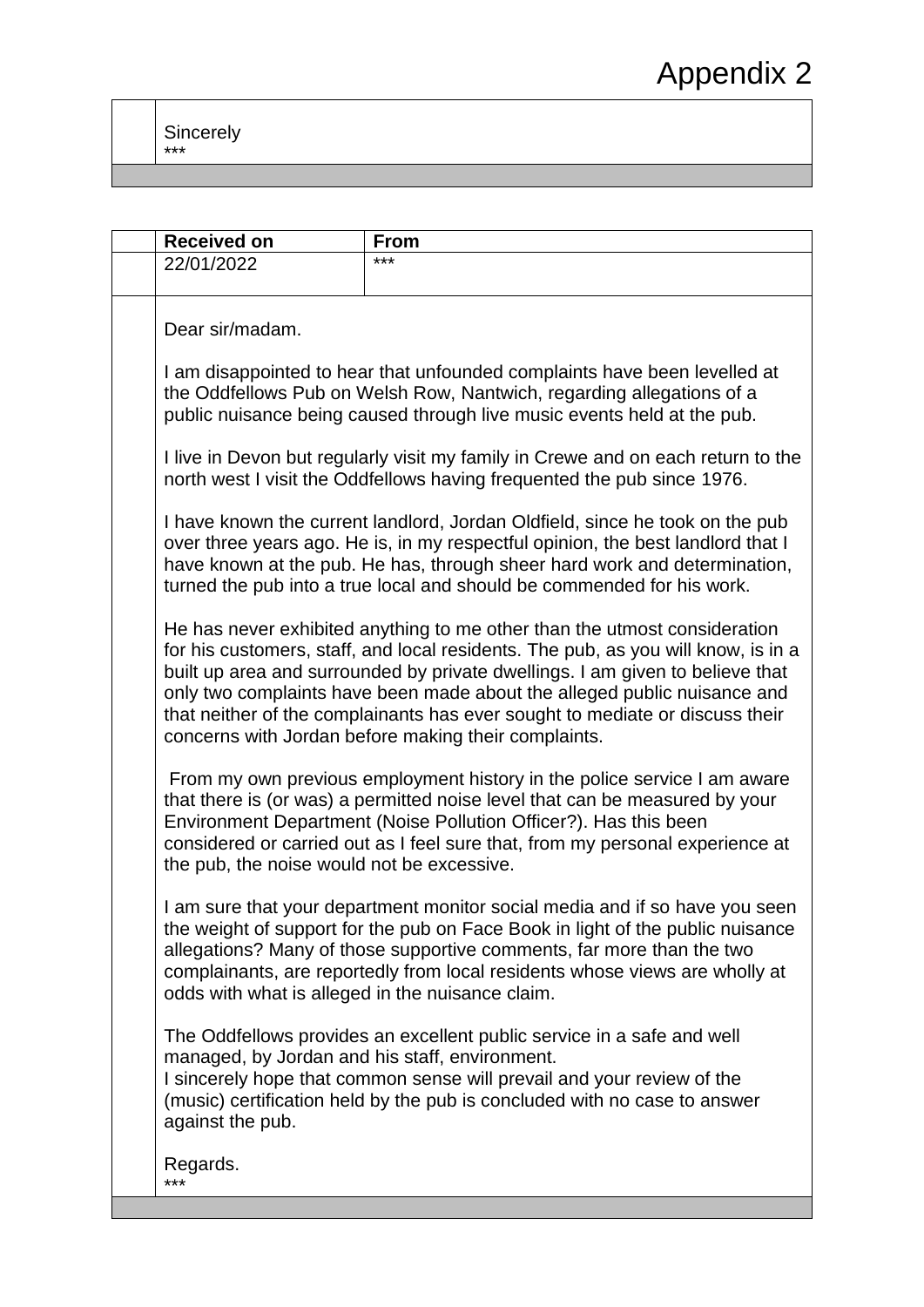| <b>Received on</b> | <b>From</b>                                                                                                                                                                                                                                                                                                                                                                                                                                                     |
|--------------------|-----------------------------------------------------------------------------------------------------------------------------------------------------------------------------------------------------------------------------------------------------------------------------------------------------------------------------------------------------------------------------------------------------------------------------------------------------------------|
| 22/01/2022         | ***                                                                                                                                                                                                                                                                                                                                                                                                                                                             |
| Dear Sir / Madam,  | I refer to the notice for submissions to your public review of the music licence<br>held by Oddfellow's Pub on Welsh Row in Nantwich.                                                                                                                                                                                                                                                                                                                           |
|                    | I am astonished that this matter is under review. I am not aware of any<br>evidence at all that live music at the pub has been a public nuisance.                                                                                                                                                                                                                                                                                                               |
|                    | Oddfellows hosts a weekly Open Mic session which attracts upcoming artists<br>to develop their craft. It is very popular with musicians in Nantwich and<br>beyond and local residents enjoy the opportunity to enjoy some quality<br>performances. Open Mic sessions are not to be confused with rowdy karaoke<br>evenings so I am at a loss to understand why the Local Authority would want<br>to deprive music lovers of the opportunity to see new artists. |
|                    | It is frankly unbelievable that the Council is considering a withdrawal of a<br>music licence after TWO years of musicians being denied the chance to play<br>live and music lovers being denied the chance to see local talent perform.                                                                                                                                                                                                                        |
| Regards<br>***     |                                                                                                                                                                                                                                                                                                                                                                                                                                                                 |
|                    |                                                                                                                                                                                                                                                                                                                                                                                                                                                                 |

| <b>Received on</b>           | <b>From</b>                                                                                                                                                                                                                                                                                                                                                                                                                                                                                                                                          |
|------------------------------|------------------------------------------------------------------------------------------------------------------------------------------------------------------------------------------------------------------------------------------------------------------------------------------------------------------------------------------------------------------------------------------------------------------------------------------------------------------------------------------------------------------------------------------------------|
| 22/01/2022                   | ***                                                                                                                                                                                                                                                                                                                                                                                                                                                                                                                                                  |
| Dear Sir / Madam,            |                                                                                                                                                                                                                                                                                                                                                                                                                                                                                                                                                      |
|                              | I am writing in support of the above named premises, which in common with<br>all hospitality providers has has a truly hard couple of years due to the<br>pandemic. It would appear that the as I understand one complainant has a<br>short memory, as the pub and garden in appropriate weather is a much loved<br>venue by locals and local musicians alike, and has been for years. It has<br>been a mainstay venue for the Jazz Festival for as long as I can remember,<br>and has given much appreciated experience to bands just starting out. |
|                              | It has also given other businesses a helping hand, by bringing in pop-up<br>caterers and, when no food is available on site, encouraging patrons to bring<br>their takeaways indoors instead of eating/littering on the street.                                                                                                                                                                                                                                                                                                                      |
| current licensee had charge. | The Oddfellows is a true community pub, much loved and appreciated by all<br>its regulars and the vast majority of local residents, who would be sorely<br>distressed if it was reduced to the troubled drinking den it was before the                                                                                                                                                                                                                                                                                                               |
|                              | It is also a favourite stop for the boating community, who bring so much<br>business to Nantwich. I myself live in North Wales but regard the Odds as my                                                                                                                                                                                                                                                                                                                                                                                             |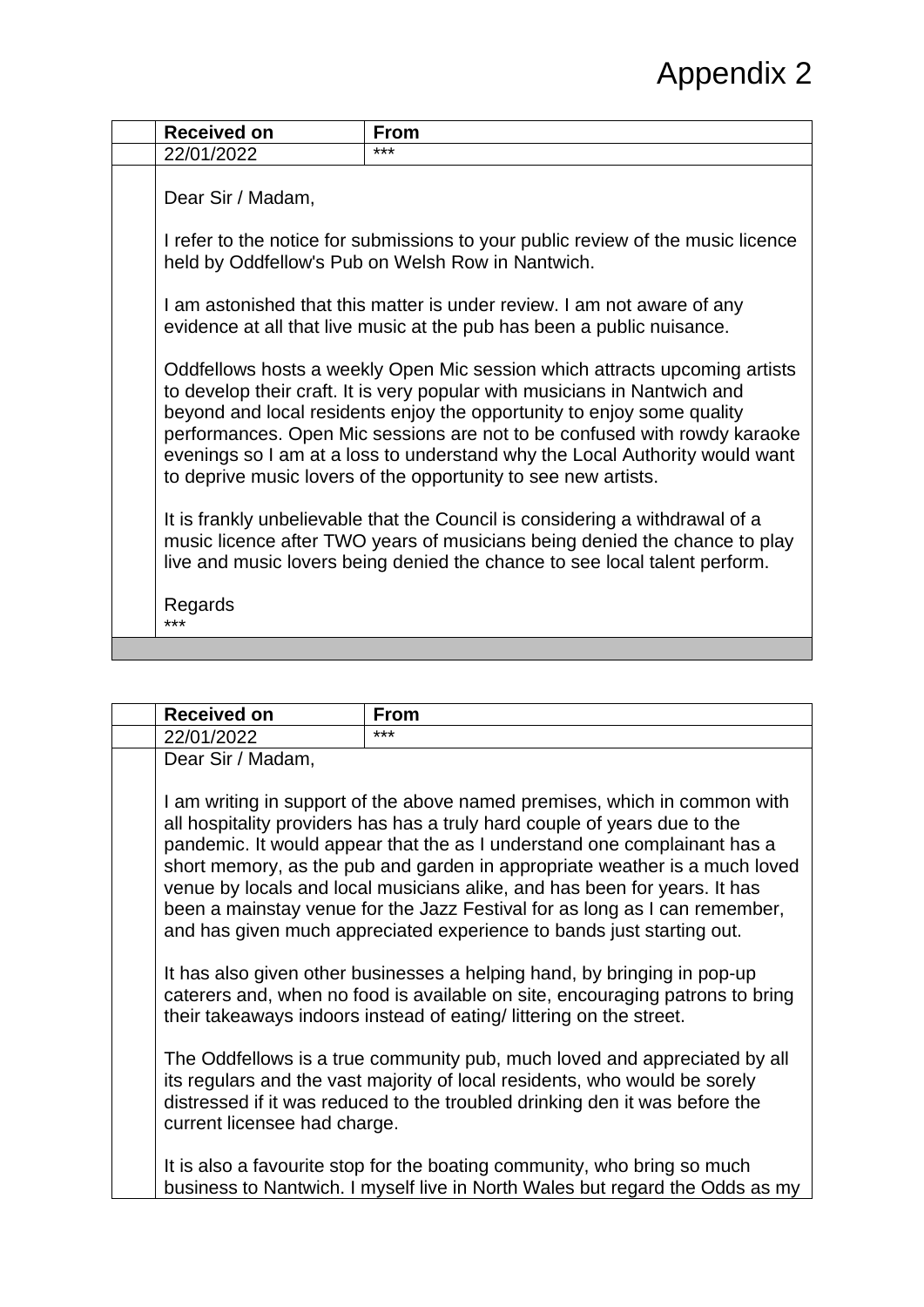local, as our boat is moored at Nantwich and we call in as often as we can especially when there is a band playing.

Many thanks for your attention.

\*\*\*

| <b>Received on</b>                                                                                              | <b>From</b>                                                                                                                                                                                                                                                                                                                                                                                                                                                                                                                                                                                                                                                                                                                                                                                                                                                                                                                                                                                                                                                                                                                                                                                                                                                                                   |
|-----------------------------------------------------------------------------------------------------------------|-----------------------------------------------------------------------------------------------------------------------------------------------------------------------------------------------------------------------------------------------------------------------------------------------------------------------------------------------------------------------------------------------------------------------------------------------------------------------------------------------------------------------------------------------------------------------------------------------------------------------------------------------------------------------------------------------------------------------------------------------------------------------------------------------------------------------------------------------------------------------------------------------------------------------------------------------------------------------------------------------------------------------------------------------------------------------------------------------------------------------------------------------------------------------------------------------------------------------------------------------------------------------------------------------|
| 22/01/2022                                                                                                      | ***                                                                                                                                                                                                                                                                                                                                                                                                                                                                                                                                                                                                                                                                                                                                                                                                                                                                                                                                                                                                                                                                                                                                                                                                                                                                                           |
| To whom it may concern<br>greater number.<br>doors for good.<br>Oddfellows license.<br>With kind regards<br>*** | I would like to offer my support to the above named establishment for<br>providing live music for the enjoyment of local residents. I feel that the benefit<br>in providing live music, which is in a free fall decline, outweighs any noise or<br>nuisance complaint made by one or 2 residents in the locality. It does have to<br>be pointed out that the playing of live music has known effects, and those<br>residents complaining should not have moved into a home where it would be<br>expected to hear the entertainment. Clearly there are plenty of houses close<br>to the pub that have no issue. Do not allow a disproportionate number of<br>people to ruin a business that provides employment and enjoyment to a far<br>The Oddfellows is one of a few venues in Nantwich that pays for musicians<br>and should be applauded for doing so, and given grants for continuing to do<br>so. The pub is well run and I have never seen any trouble from anyone in<br>there. Please do not put more barriers up for the landlords to have to<br>negotiate otherwise it may become another pub that has had to close its<br>There is no real justification for needing to vary its license in any way.<br>I trust the Licensing Committee will act on sound sense and not alter the |
|                                                                                                                 |                                                                                                                                                                                                                                                                                                                                                                                                                                                                                                                                                                                                                                                                                                                                                                                                                                                                                                                                                                                                                                                                                                                                                                                                                                                                                               |

|     | <b>Received on</b>          | <b>From</b>                                                                    |
|-----|-----------------------------|--------------------------------------------------------------------------------|
|     | 24/01/2022                  | ***                                                                            |
|     |                             |                                                                                |
| Hi, |                             |                                                                                |
|     |                             |                                                                                |
|     |                             | re: Public nuisance complaint against the Oddfellows Arms.                     |
|     |                             |                                                                                |
|     | In support of the premises. |                                                                                |
|     |                             |                                                                                |
|     |                             | I live at *** Welsh Row, in close proximity to the Oddfellows Arms.            |
|     |                             |                                                                                |
|     |                             | experience no nuisance whatsoever from this pub. I'm on the same side of       |
|     |                             | the road as it and experience no disturbance from people leaving the pub.      |
|     |                             | Occasionally, during the summer, I can faintly hear live music being played in |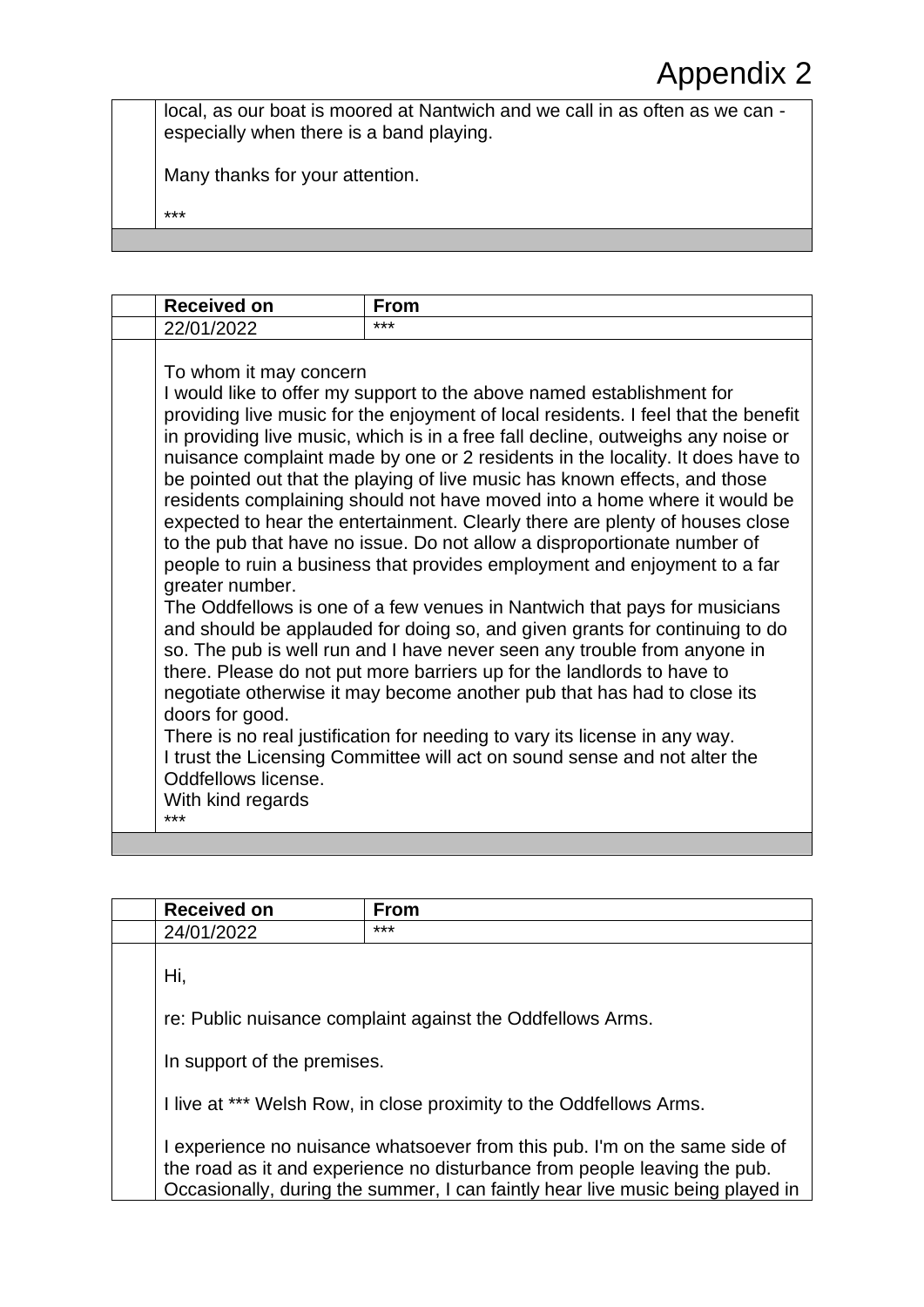the pubs garden. This has always been acoustic music and it's hardly a disturbance, and it's in the afternoon.

I am an occasional drinker in this pub, very far from a regular. When I do visit, I very much appreciate the live music acts they sometimes have on and they seem to be creating a good community spirit. Visitors to the pub are generally somewhat mature, typically aged 30+. It's never rowdy.

Regards, \*\*\*

| <b>Received on</b>                                                                                                                                                               | <b>From</b>                                                                                                                                                                                                                                                                                                                                                                                                                                                                                              |
|----------------------------------------------------------------------------------------------------------------------------------------------------------------------------------|----------------------------------------------------------------------------------------------------------------------------------------------------------------------------------------------------------------------------------------------------------------------------------------------------------------------------------------------------------------------------------------------------------------------------------------------------------------------------------------------------------|
| 24/01/2022                                                                                                                                                                       | ***                                                                                                                                                                                                                                                                                                                                                                                                                                                                                                      |
| Dear Sirs,<br>on complaints from neighbours.<br>certain level of noise. It is only to be expected,<br>particularly in a town location.<br>viable business. It contributes to the | I understand the licence for the above establishment is under review based<br>First of all those who choose to live near Public Houses should expect a<br>This pub has been completely turned round by the present licensee into a                                                                                                                                                                                                                                                                       |
| music is also a draw.<br>Yours faithfully,<br>***                                                                                                                                | night time economy of the town and has an offering that is not available<br>elsewhere in Nantwich. The pop up food ensures<br>there is always something different which encourages repeat visits. Live<br>Neither of the above activities attract the younger wilder noisier punters. This<br>is a pub for discerning thirty, forty and fifty somethings.<br>I have never seen any type of trouble at this establishment and would wholly<br>support the continuation of the licence without alteration. |

| <b>Received on</b>                                                                                                                                                              | <b>From</b>                                                                                                                                                                                                                                                                                      |
|---------------------------------------------------------------------------------------------------------------------------------------------------------------------------------|--------------------------------------------------------------------------------------------------------------------------------------------------------------------------------------------------------------------------------------------------------------------------------------------------|
| 24/01/2022                                                                                                                                                                      | ***                                                                                                                                                                                                                                                                                              |
| Good evening,                                                                                                                                                                   |                                                                                                                                                                                                                                                                                                  |
|                                                                                                                                                                                 | I am writing to you in regards to the Oddfellows Arms, Nantwich, CW5 5ET.                                                                                                                                                                                                                        |
| I am a resident of Nantwich and a regular at the Oddfellows and it has been<br>brought to my attention that issues have been raised in regards to the playing<br>of live music. |                                                                                                                                                                                                                                                                                                  |
|                                                                                                                                                                                 | I am so upset to hear this news as the pub has been turned in to a real gem<br>over the last few years. It has become my favourite place to go in Nantwich,<br>providing one of the only venues for fantastic live music and pop-up food<br>stalls, show casing the amazing varied local talent. |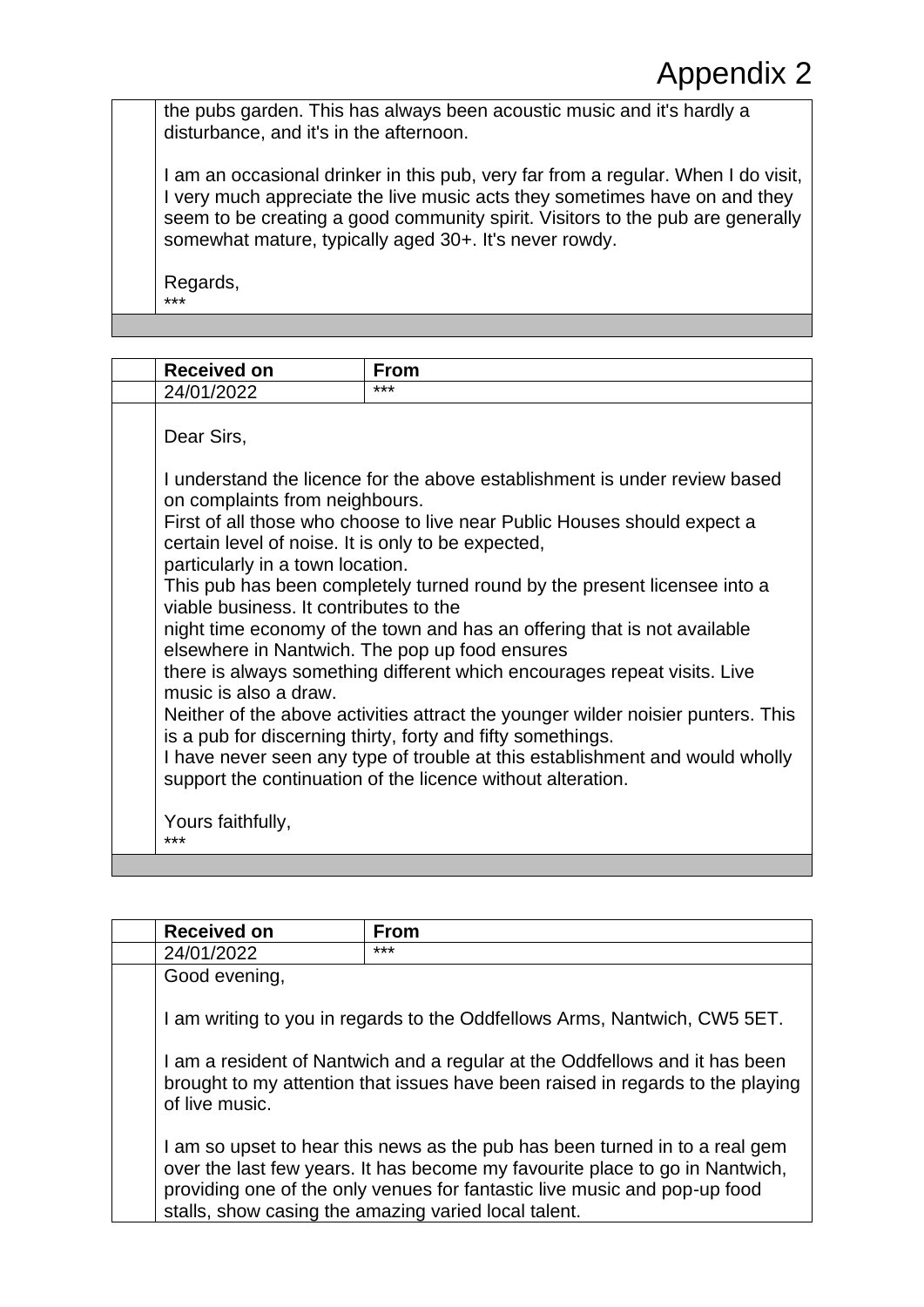Jordan, the landlord, has turned the pub around and made it in to the friendliest, most inviting place in Nantwich, which me, my friends and family love to bits, especially for the incredible live music.

The loss of live music at the Oddfellows would be huge to the community of Nantwich and wider.

Yours sincerely, \*\*\*

| <b>Received on</b>                              | From                                                                                                                                                                                                                                                                                         |
|-------------------------------------------------|----------------------------------------------------------------------------------------------------------------------------------------------------------------------------------------------------------------------------------------------------------------------------------------------|
| 26/01/2022                                      | ***                                                                                                                                                                                                                                                                                          |
| Good Morning                                    |                                                                                                                                                                                                                                                                                              |
| Oddfellows Arms, Nantwich.                      | I have heard that there have been complaints about live music at The                                                                                                                                                                                                                         |
|                                                 | I would like to register my support for live music at this venue. The<br>Oddfellows is one of the few places where Nantwich people can both enjoy<br>and perform music. The open mic night is particularly valuable to our young<br>people wanting to make a career out of performance arts. |
|                                                 | Whenever I have been at a music event, the volume has not been excessive.<br>It is still possible to have a conversation and to order a drink. The music<br>always finishes at a reasonable time before the bar closes.                                                                      |
| next to the pub.                                | The Oddfellows has a long history of live music and has been there for<br>hundreds of years - far longer than any current resident who chose a home                                                                                                                                          |
| I would very much like you to reconsider<br>*** |                                                                                                                                                                                                                                                                                              |
|                                                 |                                                                                                                                                                                                                                                                                              |

| <b>Received on</b>                            | <b>From</b>                                                                                                                                                                                                                                                                                                                                                                                                                                                                                                                                                                                                                                                                                                     |
|-----------------------------------------------|-----------------------------------------------------------------------------------------------------------------------------------------------------------------------------------------------------------------------------------------------------------------------------------------------------------------------------------------------------------------------------------------------------------------------------------------------------------------------------------------------------------------------------------------------------------------------------------------------------------------------------------------------------------------------------------------------------------------|
| 26/01/2022                                    | ***                                                                                                                                                                                                                                                                                                                                                                                                                                                                                                                                                                                                                                                                                                             |
| Dear Cheshire East<br>in welsh row, nantwich. | Im writing in support of revoking Mr. Oldfields licence of the Oddfellows pub<br>I believe he has been served notice on the pub by the brewery, after<br>complaints. I can only support this decision and as a resident of welsh row,<br>feel relieved he is going. His arrogance over the past 3 years, has never<br>failed to surprise me, over the complaints of the loud music. What the<br>neighbours, including myself have had to endure, week after week, has<br>been horrendous to say the least. My house has literally shook at times and<br>iv on hot summer days, have had to have my windows closed and my TV<br>turned on high and its still been billowing all over welsh row. I think at times |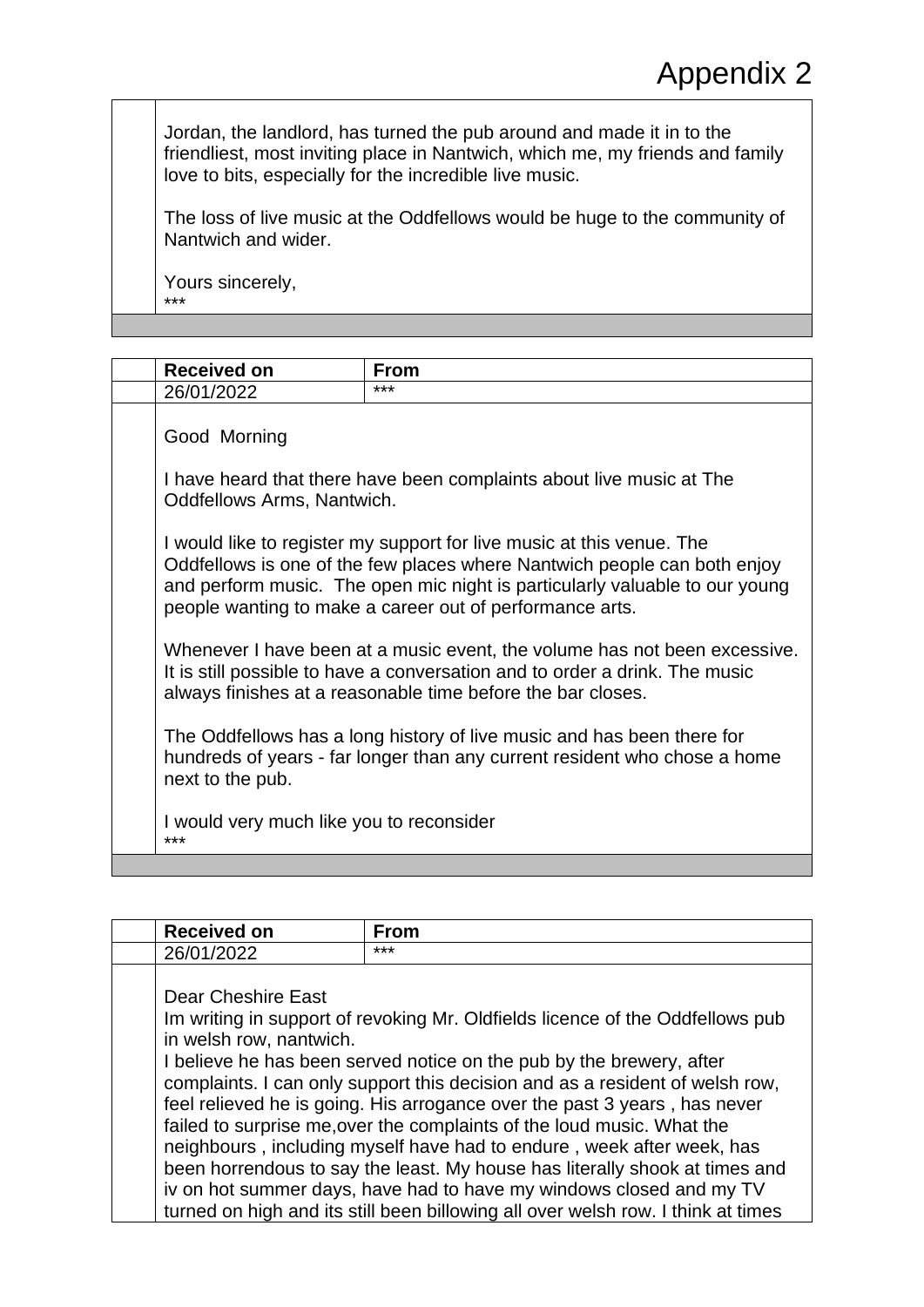he has thought this funny, that he has had the god given right to have his rock band in etc, but the stress this has caused has been enormous. I don't believe he has cared a jot. the sleepy pub that once was has been turned into a roudy nightclub, attracting the retribates of society, that found it funny to stand outside on the pavements with their cigarettes and beer glasses shouting and screaming and knocking on peoples doors and windows. I myself have experienced the disruption his punters have caused and its all become too much.

Im happy the brewery have served him notice and hoping that whoever comes in to the pub, will have some empathy for the existing neighbours and i also hope that the music licence is revoked permanently, for the sake of all those living in close proximity to the pub, which once provided a nice place to go and have a quite drink in the beer garden.

I have also wrote to Mr. Andrea and Mr. Green of Marstons Brewery expressing my concerns and relief of the imminent departure of Mr. Oldfield.

Regards \*\*\*

| <b>Received on</b>                            | <b>From</b>                                                                                                                                                                                                                                                                                                                                                                                                                                                                                                                                                                                                                                                                                                                                                                                                                                                                                                                                                                   |
|-----------------------------------------------|-------------------------------------------------------------------------------------------------------------------------------------------------------------------------------------------------------------------------------------------------------------------------------------------------------------------------------------------------------------------------------------------------------------------------------------------------------------------------------------------------------------------------------------------------------------------------------------------------------------------------------------------------------------------------------------------------------------------------------------------------------------------------------------------------------------------------------------------------------------------------------------------------------------------------------------------------------------------------------|
| 27/01/2022                                    | ***                                                                                                                                                                                                                                                                                                                                                                                                                                                                                                                                                                                                                                                                                                                                                                                                                                                                                                                                                                           |
| NANTWICH, CHESHIRE. CW5 5ET.<br>From:-<br>*** | LICENCE REVUE FOR ODDFELLOWS ARMS, 97, WELSH ROW,                                                                                                                                                                                                                                                                                                                                                                                                                                                                                                                                                                                                                                                                                                                                                                                                                                                                                                                             |
|                                               | My wife and I reside at *** Welsh Row, Nantwich which is the house to the<br>west of the Oddfellows Arms. We moved into *** in 1986. We had enjoyed<br>over three decades of happy and peaceful co-existence next door to these<br>licenced premises run by landlords who catered for the local community and<br>were considerate to the residential environment in this quiet section of Welsh<br>Row which is about a quarter of a mile from the popular night scene area<br>next to the town centre. Unfortunately this stress free life style ended in<br>autumn 2018 when the landlord Jordan Oldfield took over the premises.                                                                                                                                                                                                                                                                                                                                           |
| <b>HISTORY</b>                                | The Oddfellows Arms was in the past a popular pub used mainly by the local<br>community supplemented by visitors to the nearby canal. Most of this period<br>good food was a big attraction enjoyed by both local people and holiday<br>makers. The three previous long term publicans have managed the premises<br>in a considerate manner respecting the character of the environment in which<br>the Oddfellows is situated. That is a quiet residential area. The Oddfellows is<br>surrounded on 3 sides to the rear by homes designed for and occupied by<br>elderly retired people. Notwithstanding the actual licenced hours the pub was<br>always quiet by a reasonable hour and the garden area cleared and silent by<br>10pm, out of consideration for nearby residents. Thus it has historically been<br>a public house run in a way which complemented the locality and respected<br>the environment enjoyed by nearby residents. All in all the perfect "local". |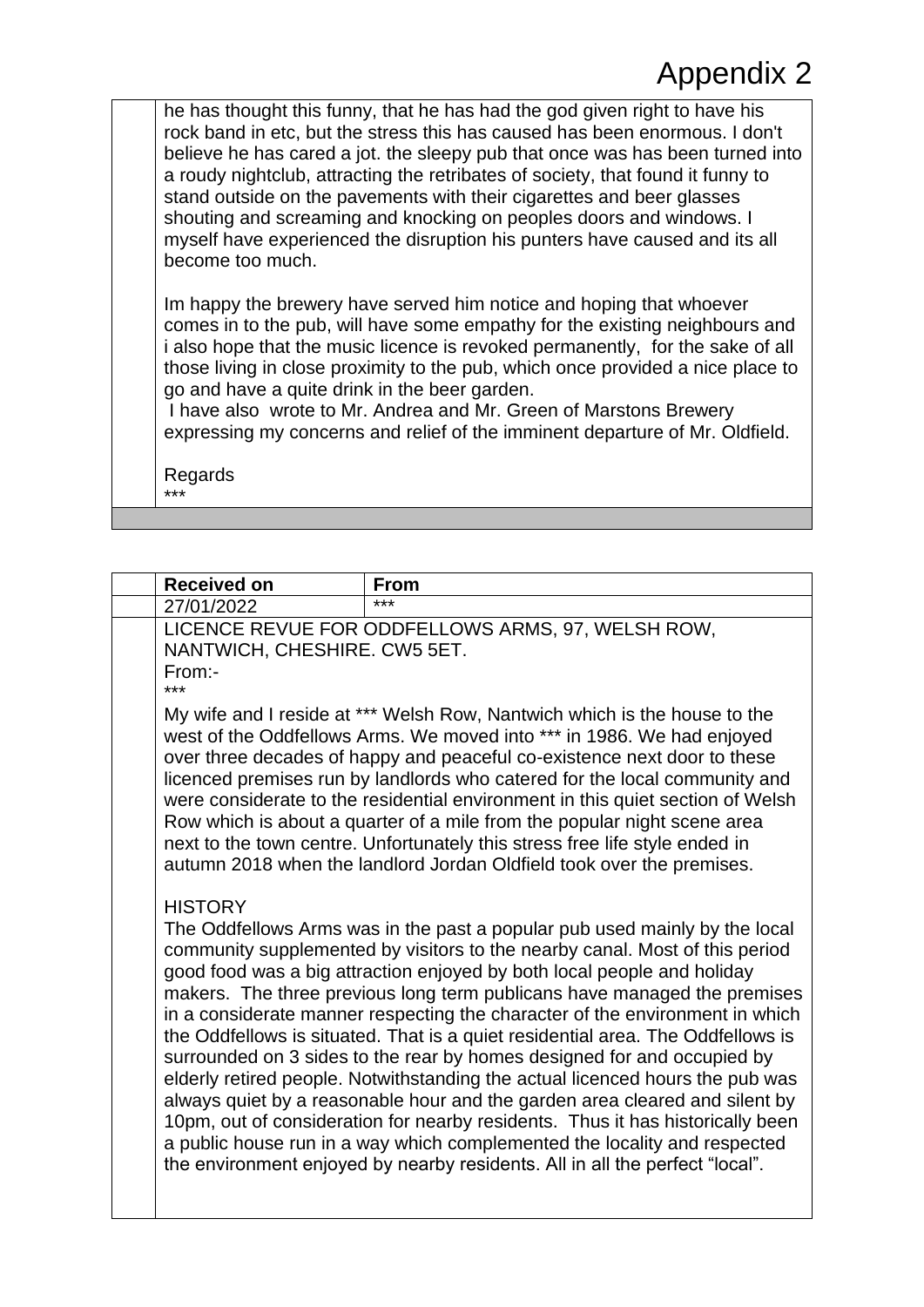| <u>. יו יי</u>                                                                                                                                                                                                                                                                                                                                                                                                                                                                                                                                                                                                                            |  |  |
|-------------------------------------------------------------------------------------------------------------------------------------------------------------------------------------------------------------------------------------------------------------------------------------------------------------------------------------------------------------------------------------------------------------------------------------------------------------------------------------------------------------------------------------------------------------------------------------------------------------------------------------------|--|--|
| <b>PRESENT</b>                                                                                                                                                                                                                                                                                                                                                                                                                                                                                                                                                                                                                            |  |  |
| In the latter part of 2018 Mr Oldfield took over and this tiny pub in an ancient<br>mainly terraced street and it was soon transformed into an amplified<br>entertainment venue with a late night drinking culture. The premises                                                                                                                                                                                                                                                                                                                                                                                                          |  |  |
| unsuitability for this type of use is quite obvious.                                                                                                                                                                                                                                                                                                                                                                                                                                                                                                                                                                                      |  |  |
| 1. When amplified music is played within the building the sound is                                                                                                                                                                                                                                                                                                                                                                                                                                                                                                                                                                        |  |  |
| unbearable in the attached house and can be heard above the sound<br>of the TV in other nearby houses. The sound level and the physical<br>vibration from large amplifiers and the drums cannot be beneficial to<br>the listed building.                                                                                                                                                                                                                                                                                                                                                                                                  |  |  |
| 2. When music is played in the garden even if acoustic guitars are used<br>they are over-amplified to the extent that conversation is impossible<br>and it is also impossible to hear a radio or TV programme. When we<br>complained about the invasive noise Mr. Oldfield told us we should go<br>inside and close all doors and windows even though it was an 80 plus<br>degrees fahrenheit summer afternoon. He also stated that his music<br>licence entitled his business to make the noise. In the breaks between<br>the loud live musical nuisance there is no respite as almost as loud<br>recorded music is played between sets. |  |  |
| The general antisocial behaviour at the Oddfellows extends far beyond<br>3.<br>the loud music. The garden area has been used as a late night<br>drinking area, regularly until after midnight and often until 2 or 3 in the<br>morning. This has been worse since the erection of the outside<br>smoking area which appears to amplify the noise and causes the<br>sound to happen even during rainy weather. During warm nights it is<br>difficult to sleep as it is desirable to have the windows open.                                                                                                                                 |  |  |
| The type of clients this pub attracts and the attitude of the<br>4.<br>management encourages the type of people who use recreational<br>drugs particularly cannabis. Although this drug is almost legal in these<br>permissive days the premises is licensed for the consumption of<br>alcohol not the use of narcotics. We as neighbours should not be<br>subjected to the secondary smoking of cannabis when the fumes drift<br>in through our windows as we try to sleep. This is not a noise problem<br>but is caused by the kind of customer encouraged by the loud music<br>and the late drinking culture.                          |  |  |
| <b>CONCLUSION</b><br>There is no shortage of noisy late night venues in Nantwich, indeed the town<br>is well known in the East Cheshire area and popular with those who seek to<br>enjoy this lifestyle. I ask the question that when this need is very well satisfied<br>by a fairly small area enjoying CTV and door security staff is it wise to extend                                                                                                                                                                                                                                                                                |  |  |
| this kind of "nightlife" area by almost a quarter of a mile into a residential area                                                                                                                                                                                                                                                                                                                                                                                                                                                                                                                                                       |  |  |

#### FUTURE

mainly occupied by the elderly.

It may still be possible to save the Oddfellows Arms and the area in which it is situated. This public house should abolish the music so that drinkers can enjoy chatting without having to raise the voice. A landlord should be engaged who is capable of providing excellent food cooked fresh on the premises. This would encourage the people of Nantwich in general and of the immediate area in particular to return to the pub. It is the closest pub to the busy canal and in the past attracted the boating community who now walk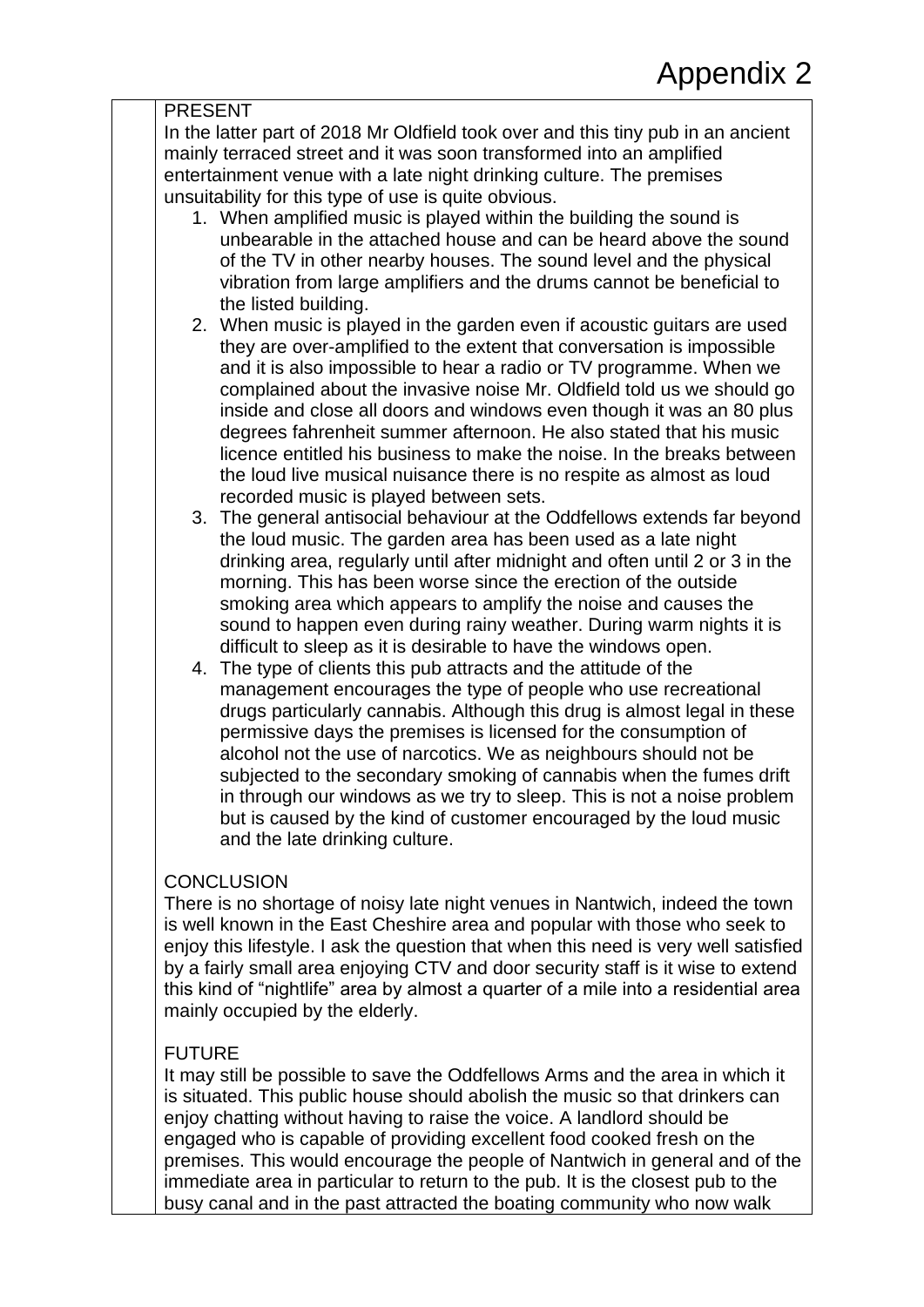past to dine in the town. It has had success in the past as a pub with dining and under capable management it could be again.

LICENSED HOURS

In order to protect local residents from future disturbance:-

1. The premises should stop serving drinks at 11pm.

2. The garden including the smoking area should be closed at 10pm.

3. Music if allowed should be strictly acoustic.

4. The use of cannabis to be prohibited.

If the demand for this kind of food orientated public house has dwindled in the present declining market then the premises could be de-licensed and offered for residential use. Demand for up- market houses is very strong. In this particular case it would be most desirable as off street parking is available on site.

| <b>Received on</b>                    | <b>From</b>                                                                                                                                                                                                                                                                                                                                                                                                                                             |
|---------------------------------------|---------------------------------------------------------------------------------------------------------------------------------------------------------------------------------------------------------------------------------------------------------------------------------------------------------------------------------------------------------------------------------------------------------------------------------------------------------|
| 29/01/2022                            | ***                                                                                                                                                                                                                                                                                                                                                                                                                                                     |
| Dear Sir/ Madam,                      |                                                                                                                                                                                                                                                                                                                                                                                                                                                         |
| Oddfellows for many years.<br>talent. | I have enjoyed the broad range of musical acts and events supported by The<br>For many musicians this venue has provided the opportunity to showcase<br>their talent and support their careers as well as encourage and foster new                                                                                                                                                                                                                      |
| status this gives to the town.        | I am at a loss to understand how an established public house like The<br>Oddfellows could be considered a " public nuisance".<br>I understand that at particular times of the year such as the Jazz and Blues<br>Festival held over the Easter Weekend that the concentration of people in the<br>town may cause concern for some residents . However, most are willing to<br>accept this temporary inconvenience and offset it against the revenue and |
| this way.                             | I think it is unreasonable that The Oddfellows Arms should be singled out in                                                                                                                                                                                                                                                                                                                                                                            |
|                                       | Please take the views expressed in this email as my support for the renewal<br>of the licence/club premises certificate at The Oddfellows Arms, Nantwich.                                                                                                                                                                                                                                                                                               |
| Yours faithfully,<br>***              |                                                                                                                                                                                                                                                                                                                                                                                                                                                         |

| <b>Received on</b> | <b>From</b>                                                                                                                                                                                                                          |
|--------------------|--------------------------------------------------------------------------------------------------------------------------------------------------------------------------------------------------------------------------------------|
| 01/02/2022         | ***                                                                                                                                                                                                                                  |
|                    | I am writing to ask for you to consider keeping The Oddfellows Pub as a<br>licenced music venue. The pub provides a relaxed and pleasant atmosphere<br>for musicians and guests to get together and enjoy music. I live at *** Welsh |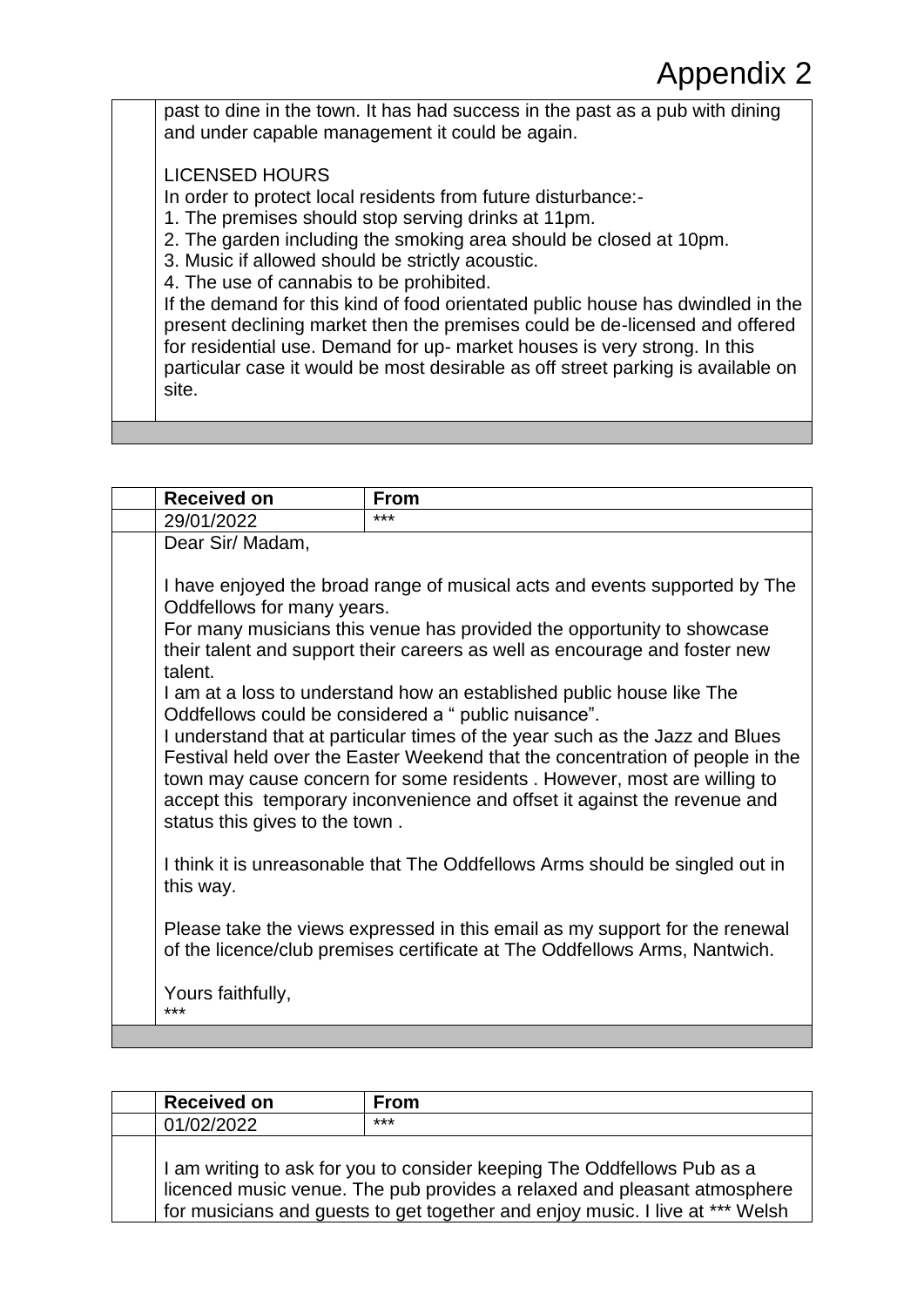Row, not too far from the pub, and I can say that there has never been music played there loud enough for us to hear it at all. (On the other hand, Dorford Hall is a little bit further away from our house, and we often hear music and tannoys coming from that venue, particularly during Spooktacular, but also the Nantwich Show and other large gatherings.)

I'm sure the residents in the area were well aware of the pub being a music venue, and I'm also sure that the sound rules are always adhered to.

Please keep music at The Oddfellows!

I would very much appreciate a reply regarding your decision.

Sincerely, \*\*\*

| <b>Received on</b>                                                                                   | <b>From</b>                                                                                                                                                                                                              |
|------------------------------------------------------------------------------------------------------|--------------------------------------------------------------------------------------------------------------------------------------------------------------------------------------------------------------------------|
| 01/02/2022                                                                                           | ***                                                                                                                                                                                                                      |
| Hi, my name is *** a resident of Nantwich and a customer of the above<br>premises for over 20 years. |                                                                                                                                                                                                                          |
| until his retirement about 5 years ago.                                                              | I frequented the Pub during the 10 years that a former Landlord was there<br>Peter (Landlord) was a singer and a good one at that and always has an                                                                      |
| make this point to point out how long                                                                | open mike night on a Saturday night with himself<br>being the main participant. A Quiz night was held on a Thursday as well. I<br>music has been played at The Oddfellows from my knowledge.                             |
| exceptional. Sadly all curtailed for nearly<br>two years because of Covid restrictions.              | Three and a half years ago the present Landlord took over. Over time, Friday<br>or Saturday music was introduced and a Tuesday<br>Open Mike. The standard of local musicians, singers, pianist etc has been              |
| and has by Law been used for socially distanced<br>objections and therefore a Review.                | At a time when Pub gardens or outside space has to be used for smokers<br>drinking, as we get back to something closer to normal we find that there are                                                                  |
| Open Mike on a Tuesday. It is the highlight<br>music. The welcome that an 83 year old                | I am 71 years of age and with my partner take her 83 year old mother to<br>of her week. The Pub is well run and offers good beer, good food and some<br>has had and her enjoyment of a Tuesday night has been wonderful. |
| carry on with its music offering.                                                                    | I sincerely hope that this Pub which is a credit to Nantwich can continue to                                                                                                                                             |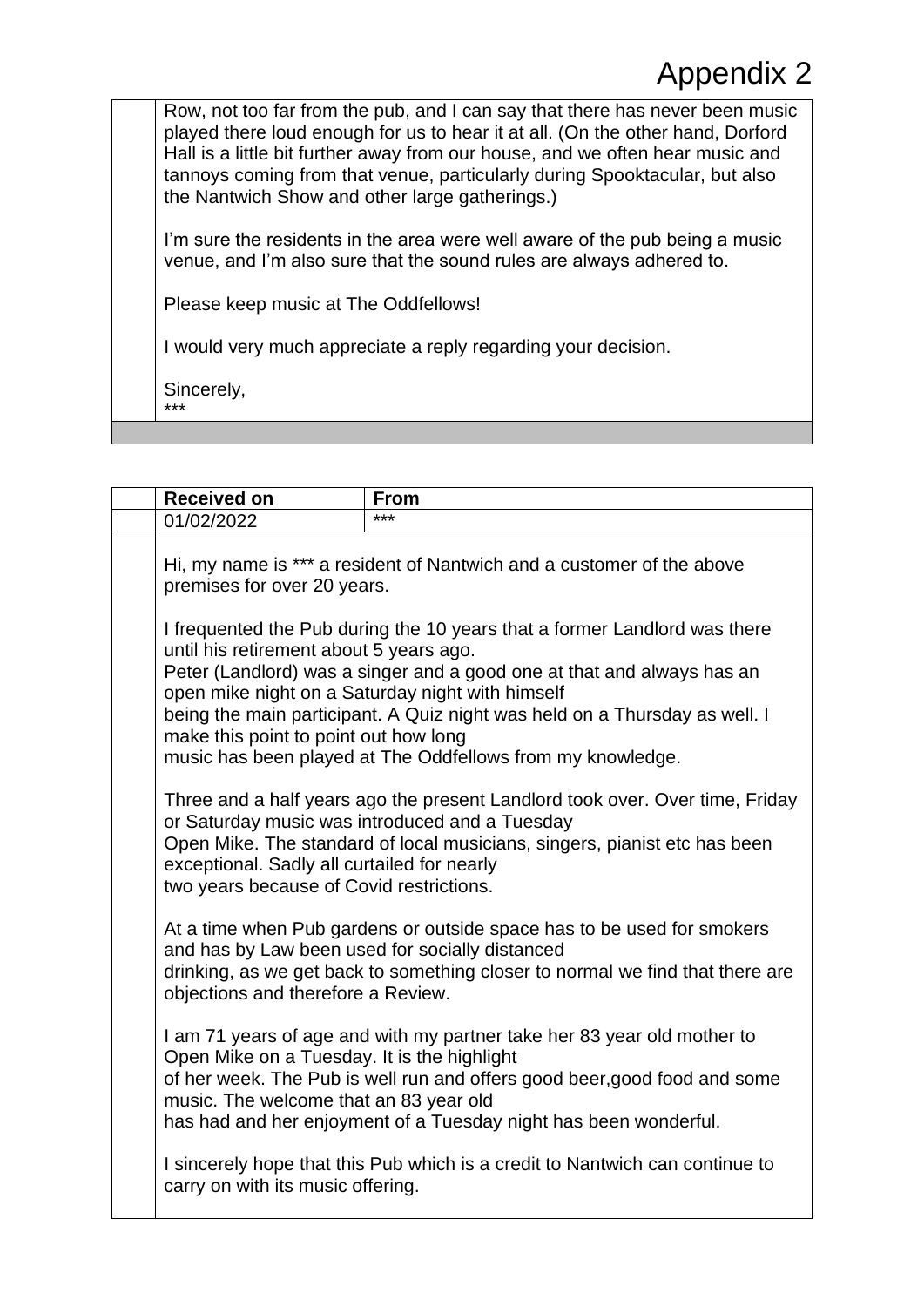Regards \*\*\*

| <b>Received on</b>                                                                                                                                                                                                                        | <b>From</b>                                                                                                                                                                                                                                                                                                                                                                                                                                                                                                                                                                                                                                                                                                                                                                                                                                                                                                                                                                                                                                                                                                                                                                                                                                                                                                                                                                                                                                                                                                                                                                                                                                                                                                                                                                                                                                                                                                                                                                              |
|-------------------------------------------------------------------------------------------------------------------------------------------------------------------------------------------------------------------------------------------|------------------------------------------------------------------------------------------------------------------------------------------------------------------------------------------------------------------------------------------------------------------------------------------------------------------------------------------------------------------------------------------------------------------------------------------------------------------------------------------------------------------------------------------------------------------------------------------------------------------------------------------------------------------------------------------------------------------------------------------------------------------------------------------------------------------------------------------------------------------------------------------------------------------------------------------------------------------------------------------------------------------------------------------------------------------------------------------------------------------------------------------------------------------------------------------------------------------------------------------------------------------------------------------------------------------------------------------------------------------------------------------------------------------------------------------------------------------------------------------------------------------------------------------------------------------------------------------------------------------------------------------------------------------------------------------------------------------------------------------------------------------------------------------------------------------------------------------------------------------------------------------------------------------------------------------------------------------------------------------|
| 03/02/2022                                                                                                                                                                                                                                | $***$                                                                                                                                                                                                                                                                                                                                                                                                                                                                                                                                                                                                                                                                                                                                                                                                                                                                                                                                                                                                                                                                                                                                                                                                                                                                                                                                                                                                                                                                                                                                                                                                                                                                                                                                                                                                                                                                                                                                                                                    |
| Good afternoon,<br>(Evidence can be provided if required).<br>boycott and ruin the career of a local musician.<br>unfortunately representing our local community.<br>concern, I look forward to hearing from you.<br>Kind regards,<br>*** | I am sorry to have to write such a negative email, but I feel it's really<br>important to voice my concerns about one of your landlords, Jordan Oldfield<br>(who currently runs the Oddfellows Arms, in Nantwich).<br>I have recently come to find out that he has been served 3 months' notice to<br>leave the pub. He has been particularly vocal on social media, creating<br>petitions, posts and video's about his 'unfair departure'. Although I am<br>relieved (to say the least) about him being served, it is his actions in the last<br>week that has come to cause me a lot of distress and concern.<br>My sister ***, is a singer and songwriter and is the daughter *** - one of the<br>people who have filed late night noise complaints against Jordan. Originally<br>Jordan sent a barrage of tweets and posts regarding my father's business,<br>***. However, he has now initiated a targeted campaign, harassing *** (23-<br>year-old and living in Manchester), contacting gig venues and her contacts,<br>attempting to boycott her concerts. It has become so aggressive that the<br>police and solicitors are now involved, along with the venues such as 'Yes' in<br>Manchester, 'Brudenell Social Club' in Leeds an 'Saint Luke's' in Glasgow<br>I am extremely worried about my sister; it has made her terribly anxious and<br>upset. I am a ***, and as a safeguarding lead I feel that Jordan Oldfield is<br>constantly trolling *** online, harassing her with an intent to harm.<br>The local Pub watch in Nantwich have also been notified, who are<br>disappointed that a local landlord (who supports live music) is trying to<br>I feel it is important I therefore contact you and would like to request a<br>telephone conversation; as it is also damaging local pub houses and the<br>Council- Jordan is being perceived as an safeworth public figure, that is<br>I thank you in advance for taking the time to read this email of complaint and |

| <b>Received on</b> | <b>From</b>                                                                                                                                                                                                                                                                                                                     |
|--------------------|---------------------------------------------------------------------------------------------------------------------------------------------------------------------------------------------------------------------------------------------------------------------------------------------------------------------------------|
| 07/02/2022         | $***$                                                                                                                                                                                                                                                                                                                           |
| brother.           | I am a manufacturing business leader employing over 280 people and Chambers<br>of Commerce Council Member in Staffordshire, but live in Hough, just outside<br>Nantwich. I write in a personal capacity and in support of Jordan Oldfield who is<br>an excellent landlord at The Oddfellows Arms, Nantwich. He is also my step- |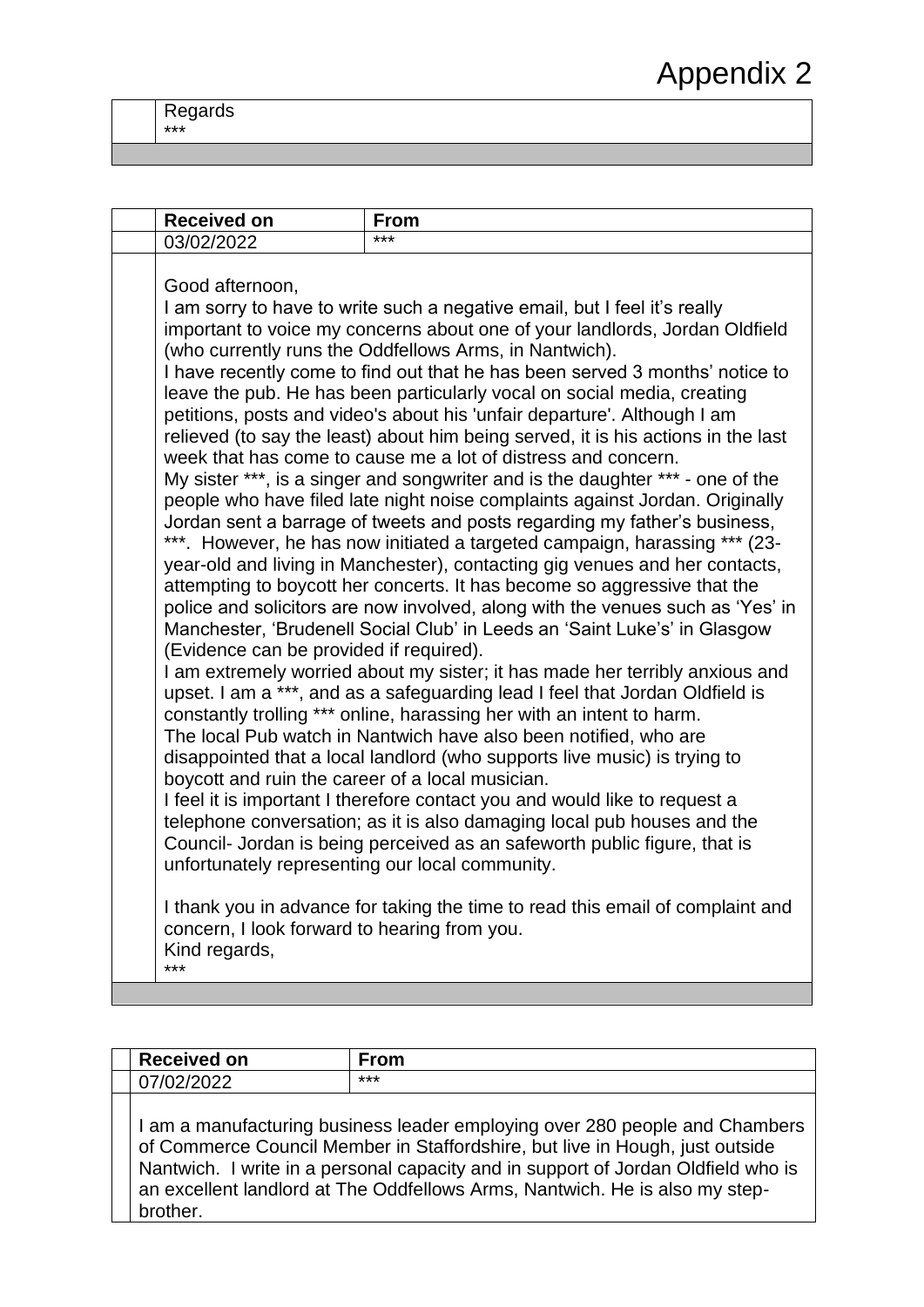I have visited the Oddfellows on a great many occasions, especially when there is live music. I understand that you are to review his Music License and perhaps his License more broadly due to complaints of late-night noise from a small number of neighbours. Further, I know that there are more neighbours who, like me and hundreds of customers, enjoy the turnaround in the pub's fortunes led by Jordan. It is a beautiful, listed building which was closed and unoccupied before he successfully took charge in mid-2018. It also has one of the largest and nicest outdoor gardens which should be cherished and supported as we continue to navigate the current pandemic.

Jordan's license permits him to open from 11:00 – 00:30 Sunday to Thursdays and to 01:30 on Fridays and Saturdays.

| The opening hours of the premises |       |    |       |  |
|-----------------------------------|-------|----|-------|--|
| Monday                            | 11:00 | to | 00:30 |  |
| Tuesday                           | 11:00 | to | 00:30 |  |
| Wednesday                         | 11:00 | to | 00:30 |  |
| Thursday                          | 11:00 | to | 00:30 |  |
| Friday                            | 11:00 | to | 01:30 |  |
| Saturday                          | 11:00 | to | 01:30 |  |
| Sunday                            | 11:00 | to | 00:30 |  |

Further, his license also allows him to play recorded music and host musicians inside until half an hour before closing time, ie until 24:00 five nights a week and until 01:00 on both Friday's and Saturday's.

Live music may be played outside until 22:30, but is currently limited to only eight occasions per year. There are extensions for key bank holidays allowing for 01:00 Sunday opening and a 02:00 alcohol extension on the Friday and Saturday of the Battle of Nantwich – an event which the pandemic has seen cancelled both in 2021 and 2022.

| Е    |       | <b>Live Music</b>                       |                                                                                                                 |                 |   |  |
|------|-------|-----------------------------------------|-----------------------------------------------------------------------------------------------------------------|-----------------|---|--|
|      |       | Will the performance of live music take |                                                                                                                 | indoors         |   |  |
|      |       | place indoors or outdoors or both.      |                                                                                                                 | <b>Outdoors</b> |   |  |
|      |       |                                         | Both                                                                                                            |                 | × |  |
| Day  | Start | Finish                                  | Details                                                                                                         |                 |   |  |
| Mon  | 11:00 | 24:00                                   | Live music and amplified voice.                                                                                 |                 |   |  |
|      |       |                                         | Any entertainment that takes place outside the                                                                  |                 |   |  |
| Tue  | 11:00 | 24:00                                   | premises shall cease at 22:30 and be limited to<br>8 occasions per year.                                        |                 |   |  |
|      |       |                                         |                                                                                                                 |                 |   |  |
| Wed  | 11:00 | 24:00                                   | Seasonal variations                                                                                             |                 |   |  |
| Thur | 11:00 | 24:00                                   | $\sim$                                                                                                          |                 |   |  |
| Fri  | 11:00 | 01:00                                   |                                                                                                                 |                 |   |  |
|      |       |                                         | Non standard timings.                                                                                           |                 |   |  |
| Sat  | 11:00 | 01:00                                   | Extended to 01:00 on each Sunday and Monday of<br>Bank Holiday weekends and on Christmas Eve and<br>Boxing Day. |                 |   |  |
|      |       |                                         |                                                                                                                 |                 |   |  |
| Sun  | 11:00 | 24:00                                   |                                                                                                                 |                 |   |  |
|      |       |                                         | New Year's Eve: 10:00 to normal start time on New<br>Year's Day.                                                |                 |   |  |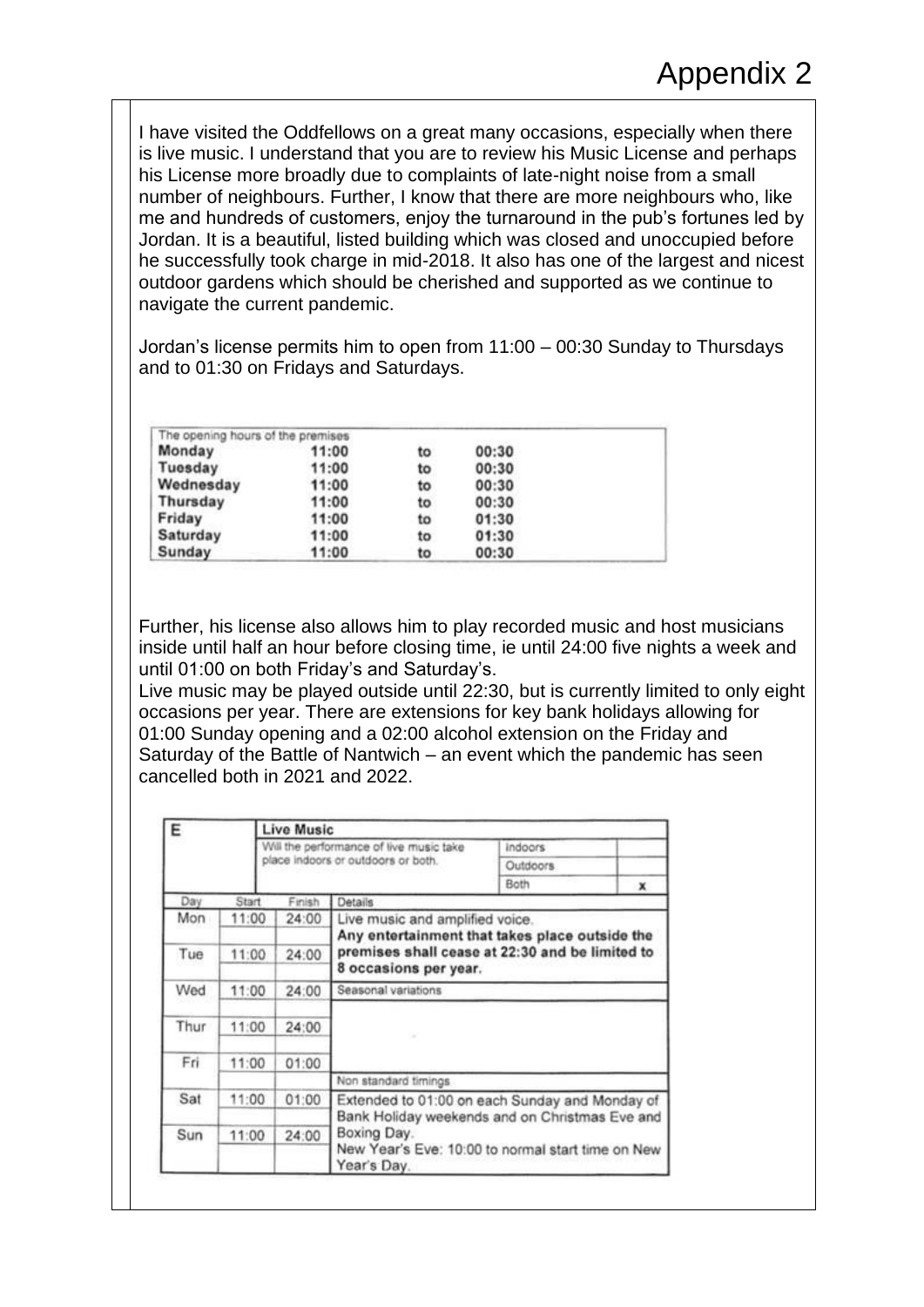| F    |       | <b>Recorded music</b>                   |                                                                  |           |   |  |
|------|-------|-----------------------------------------|------------------------------------------------------------------|-----------|---|--|
|      |       | Will the playing of recorded music take |                                                                  | Indoors   |   |  |
|      |       | place indoors or outdoors or both.      |                                                                  | Outdoors. |   |  |
|      |       |                                         |                                                                  | Both.     | × |  |
| Day  | Start | Finish                                  | Details                                                          |           |   |  |
| Mon  | 11:00 | 24:00                                   | Recorded music, including juke box, with or without              |           |   |  |
|      |       |                                         | a DJ, during normal business hours or as part of                 |           |   |  |
| Tue  | 11:00 | 24:00                                   | functions and including audience participation.                  |           |   |  |
|      |       |                                         |                                                                  |           |   |  |
| Wed  | 11:00 | 24:00                                   |                                                                  |           |   |  |
|      |       |                                         | Any entertainment that takes place outside the                   |           |   |  |
| Thur | 11:00 | 24:00                                   | premises shall cease at 22:30 and be limited to                  |           |   |  |
|      |       |                                         | 8 occasions per year.                                            |           |   |  |
| Fri  | 11:00 | 01:00                                   |                                                                  |           |   |  |
|      |       |                                         | Non standard timings                                             |           |   |  |
| Sat  | 11:00 | 01:00                                   | Extended to 01:00 on each Sunday and Monday of                   |           |   |  |
|      |       |                                         | Bank Holiday weekends and on Christmas Eve and                   |           |   |  |
| Sun  | 11:00 | 24:00                                   | Boxing Day.                                                      |           |   |  |
|      |       |                                         | New Year's Eve: 10:00 to normal start time on New<br>Year's Day. |           |   |  |

I can attest that in all my experience, the Oddfellows has remained firmly within these limits. Indoor live music is nearly always finished well before 23:00. Bands usually start at around 21:00 and play 2 x 45 minute sets. They usually play at weekends – but not every weekend - or sometimes on bank holiday afternoons and/or evenings. Tuesday evenings usually see an "Open Mic" night which is advertised with a 23:00 finish. Very occasionally it may go to between 23:15 and 23:30. Jordan assures me that it has never played later than that, with my own experience confirming this to be true.

The above means that weekend live music stops two hours inside his license conditions and always well inside the week-day restrictions. Most of the time, rather than live music, the Oddfellows staff play lightly piped music from their many playlists. Indeed, the music has become a popular talking point for customers as well as being an important part of the pub's ambience. Again, Jordan and his team operate well within the limits of his license with even this music stopping by 24:00 when they could play it for a further hour on Friday's and Saturdays. During the week, this music stops at least 30 minutes before the last orders and up to 90 minutes before this at weekends.

I will go further. To the rear of the Oddfellows is a small smoking area. Jordan and his team constantly check that this is not a source of loud noise, especially at night. As with music, the team often ask customers to come inside at night rather than congregate outside. Rather, stepping outside only to smoke a cigarette later on in the evenings.

I'd like to emphasise the "lightly piped" recorded music point above. I have never been able to hear it outside the pub whether at the front or in the rear garden. Never. Even when there is live music inside it is only slightly audible outside and some neighbours have told us that they never, or hardly ever, hear it. This is deliberately the case as Jordan and his team control the volume out of respect for his neighbours, and also as it reflects his customer base. There is I presume an implication in the complaints that the pub is somehow rowdy and unruly. This is totally untrue. Indeed, the opposite is the case. All the other pubs on Welsh Row require door security guards which are also the norm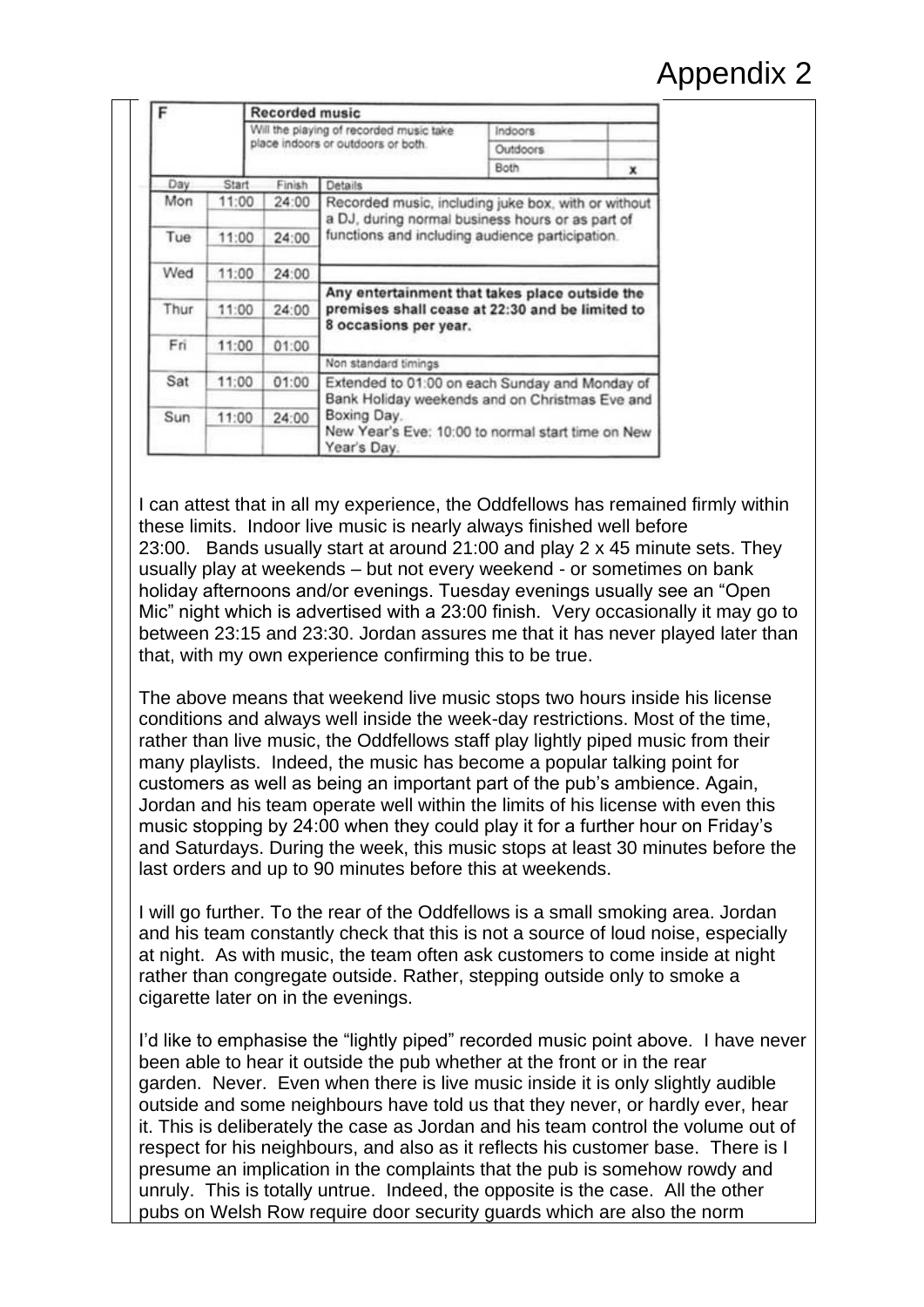throughout Nantwich town centre especially at weekends. The Oddfellows does not require such control as Jordan does not tolerate drunken or rowdy behaviour. I have personally seen his team refuse to serve potential customers who arrive drunk, or are unruly or abusive in any way. You may have seen on social media the many testimonials from his customers, especially women, who cannot understand the complaints that have been sent to the Licensing Authority as they run entirely counter to the safe and respectful experience at The Oddfellows.

To my knowledge, and that of Jordan himself, neither the Police nor the Council's Environmental Health Team have ever had cause to complain about or investigate reports of loud music or any breaches of the license. My understanding is that you are legally obliged to review upon receipt of complaints. In this instance they appear to be unfounded and without supporting data. It is unfortunate that these complaints have been made to you directly and that they have also been made to Marston's who own the Oddfellows. Jordan offered to host a meeting with his neighbours at the Oddfellows, only one of whom has an adjacent wall, an invitation via text that they declined to accept. The pub has been there since 1767, more than a century before the foundation of Canada in 1867. Pubs and landlords of course need to be respectful of their neighbours, but this should also be quid-quo-pro. This does not appear to be the case here based on the above. Additionally, former staff have told us that complaints were raised against the previous landlord who ran weekly Karaoke nights and, we are told, was similarly respectful of neighbours. This is of course hearsay, but you will know if it is true and if it reflects on the reasonableness of the complaints. I ask that you please advise me of the facts here.

There is one last licensing point that I'd like to raise – a request that the current restriction of 8 outdoor music events be removed entirely. At the very least, doubled please to 16 per year. This would be more reasonable allowing an average of 2 per month between March and October for example. I think I am right in recalling that the Government encouraged a relaxing of outdoor licensing rules due to the pandemic. Jordan has not taken advantage of that. It seems entirely reasonable to me given the above that you please give serious consideration to this request which I am sure will be broadly supported by both his customers as well as the great many local musicians and food entrepreneurs who have run pop-up restaurants at the Oddfellows bringing people into Nantwich from a broad area and so helping our town to thrive. Additionally, I also wish to ensure that you are fully aware of the stressful health circumstances that Jordan has been facing. He has been unwell since May 2021 and eventually was seen in person by a GP and then immediately by a consultant at Leighton Hospital. He underwent emergency surgery in August to remove a large tumour which proved to be cancerous. The physical scar runs from below his waste to the middle of his chest – I've never seen anything like it. In addition, half of his large intestine was removed and he has had to rely on a stoma since then. He has recovered well from this major surgery and has subsequently undertaken 4 months of chemotherapy. As well as the physical and mental stress of this, it is worth noting that the chemotherapy drugs themselves have side effects: [https://www.nhs.uk/conditions/chemotherapy/side](https://www.nhs.uk/conditions/chemotherapy/side-effects/)[effects/.](https://www.nhs.uk/conditions/chemotherapy/side-effects/) These include memory, concentration, sleep and communication problems as well as the obvious sickness and impact on appetite. As with all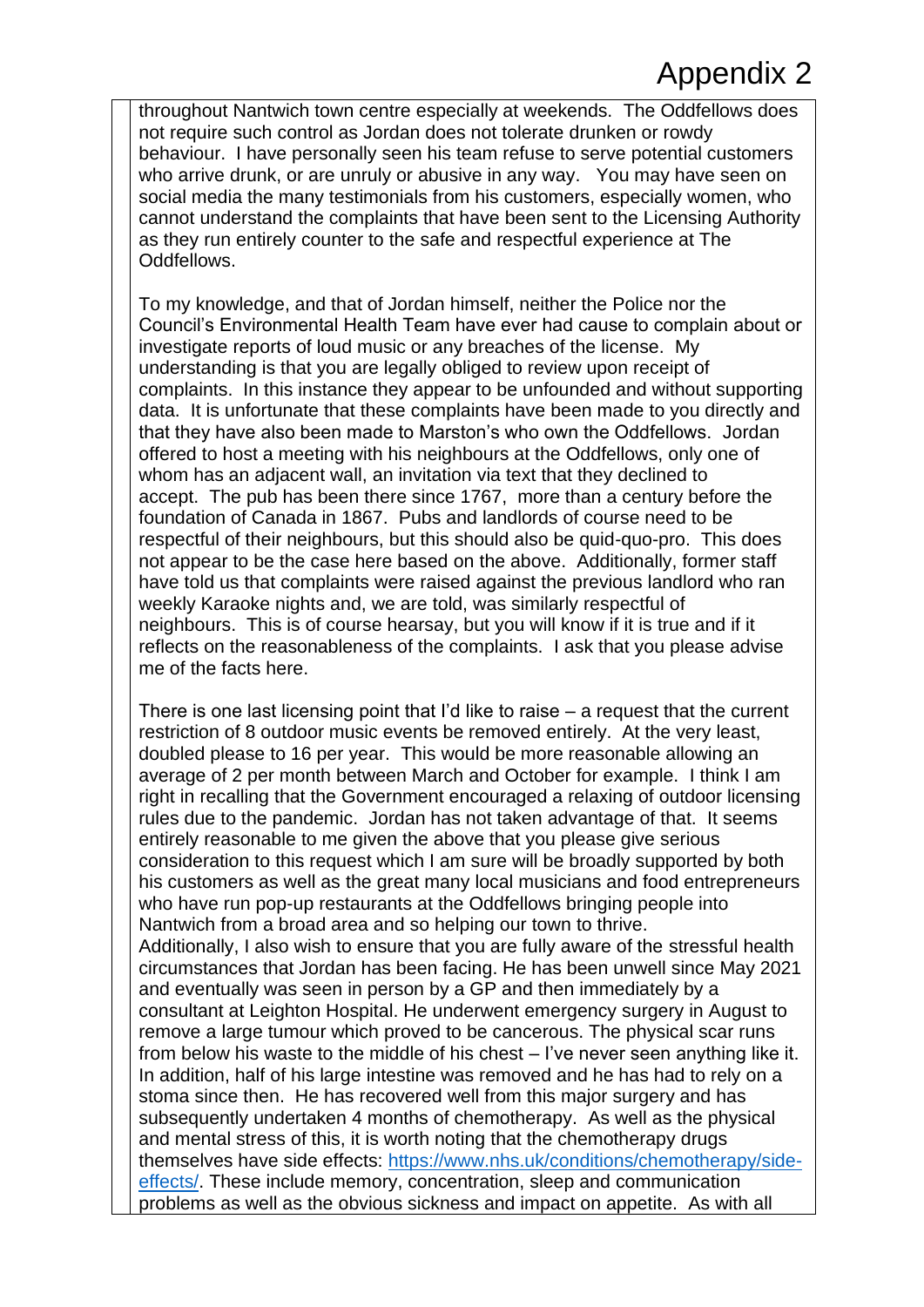such patients, Jordan has been affected both physically and mentally. Despite this, he has continued to run his business, respecting his medical advice as far as possible: **[Letter Redacted from Document]** His neighbours are aware of his illness and treatment, but have chosen not to take this into consideration or make allowances. Indeed, the opposite appears to be true. I trust that the Licensing Authority will please take a more charitable view of the situation and encourage all parties to resolve the matter amicably. I will readily volunteer to play a role in such a process if helpful.

I thank you for your consideration and look forward to answering any questions that you may have. I'd like to please understand the process from here and, if I may, both attend and speak at your review meeting. Please advise the date. Please note that I will be sharing this with our local councillors and urging them to support a positive outcome to this review together with the requested increase in outdoor events.

I trust that you, the Licensing Authority and the broader Cheshire East Council will wish to support the effort and investments made by Jordan Oldfield in turning around the fortunes of the once closed Nantwich treasure. As I write, I note that a petition supporting Jordan has already raised 1,236 signatures with many more I am sure to be added by the time of your review meeting. Jordan is an active member of Nantwich's Pub Watch, hosts Sustainable Nantwich at The Oddfellows, and together with his customers support, is a collection point for the Nantwich Food Bank and has recently raised over £1,500 for Macmillan Cancer Care.

I look forward to hearing back from you.

Kind regards,

\*\*\*

| <b>Received on</b>                                                                                                                                                                                                                                                                                                                                                 | <b>From</b>                                                                                                                                              |  |
|--------------------------------------------------------------------------------------------------------------------------------------------------------------------------------------------------------------------------------------------------------------------------------------------------------------------------------------------------------------------|----------------------------------------------------------------------------------------------------------------------------------------------------------|--|
| 07/02/2022                                                                                                                                                                                                                                                                                                                                                         | Mike Aitchison mike@mikroeury.plus.com                                                                                                                   |  |
| To whom it may concern,                                                                                                                                                                                                                                                                                                                                            |                                                                                                                                                          |  |
| In connection with the review of the licence for the above premises, I should<br>just like to input my views.                                                                                                                                                                                                                                                      |                                                                                                                                                          |  |
| The Oddfellows Arms underscored the tenure of the current licensee, Jordan<br>Oldfield, has become a real community hub at the outer extent of Nantwich<br>town centre. Like many premises during and in the aftermath of the<br>pandemic, it has initially been non-operational for an extended period and is<br>now re-establishing itself within the community. |                                                                                                                                                          |  |
|                                                                                                                                                                                                                                                                                                                                                                    | It is one of the very few pubs in town that my partner and myself feel happy at<br>any time to attend, with not only no fear of any unsociable behaviour |  |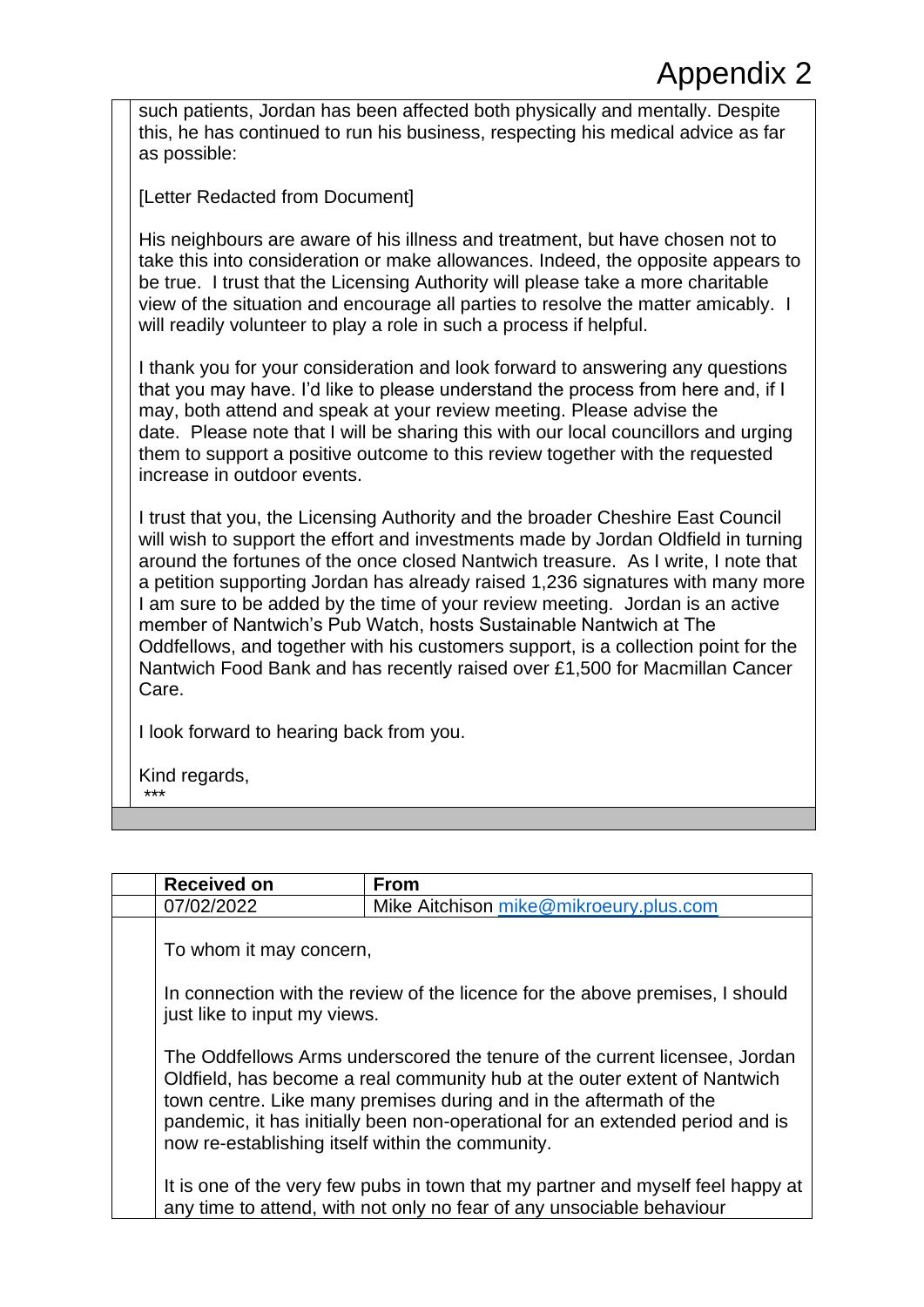occurring, but also with the certainty of a warm welcome from bit the team and fellow customers at all times.

I have never personally experienced any disturbances either inside or outside the pub, and my observation is that people tend to leave at the end of the night in couples or small groups, quietly, with the minimum disturbance. Welsh Row, after all, is a main thoroughfare out of town with frequent if light (during the evening) traffic, not a quiet cut-de-sac.

Regarding the music, this is played outside only during fine weather during the better months, on an occasional basis, during the daytime. Every event I have attended has been played at perfectly reasonable volume conversation is always easily made - and is decidedly low-key (perhaps at the most 3 or 4 musicians, with no drums). In the evenings, despite the licence hours the pub enjoys, this has always in my experience finished well before (probably an hour before?) last orders are called. Approaching the pub along Welsh Row on such occasions, my experience is that the music is only audible immediately outside the pub, a far cry from other Nantwich establishments. Again, any music played is by a limited number of musicians, not bands, playing at perfectly acceptable volume.

I would urge you to consider that the benefits to the community of the establishment, in terms of being a place where like-minded, well-behaved people congregate with real community spirit, are enjoyed by the vast majority of people in Nantwich and surrounding area.

Yours, \*\*\*

| <b>Received on</b>                                                                                                                                                                                                                                                                                                                                                                                      | <b>From</b>                                                                                                                                                                                                                                                                                                                                                                                                                                                                                                                                                                  |  |  |
|---------------------------------------------------------------------------------------------------------------------------------------------------------------------------------------------------------------------------------------------------------------------------------------------------------------------------------------------------------------------------------------------------------|------------------------------------------------------------------------------------------------------------------------------------------------------------------------------------------------------------------------------------------------------------------------------------------------------------------------------------------------------------------------------------------------------------------------------------------------------------------------------------------------------------------------------------------------------------------------------|--|--|
| 07/02/2022                                                                                                                                                                                                                                                                                                                                                                                              | ***                                                                                                                                                                                                                                                                                                                                                                                                                                                                                                                                                                          |  |  |
| I am writing in support of Jordan Oldfield, landlord of The Oddfellows Arms<br>Nantwich. For transparency I do have a personal connection to Jordan in that<br>I am his girlfriend and have been his carer during his recovery from cancer. I<br>do not live or work at the pub. I work full time for a global outsourcing<br>company, I'm currently on an assignment with a large scientific business. |                                                                                                                                                                                                                                                                                                                                                                                                                                                                                                                                                                              |  |  |
| I have been a customer of the Oddfellows for 15 months. For almost half of<br>this period, the pub was shut due to national lockdowns. My experience of<br>the pub during trading periods I am basing over 8-9 months from late 2020-<br>present date.                                                                                                                                                  |                                                                                                                                                                                                                                                                                                                                                                                                                                                                                                                                                                              |  |  |
|                                                                                                                                                                                                                                                                                                                                                                                                         | In my experience I would describe this pub as a little quieter that the town<br>centre pubs. The current clientele are mainly middle aged or older residents<br>of the town. It is a safe space where I have drunk as a lone female and also<br>with friends. I am aware that some of the neighbours have raised complaints<br>relating to noise. In my experience a combination of live music and recorded<br>music is played. I have not known it to be excessively late or loud. I suffer<br>from tinnitus and struggle with tolerating excessively loud environments; if |  |  |